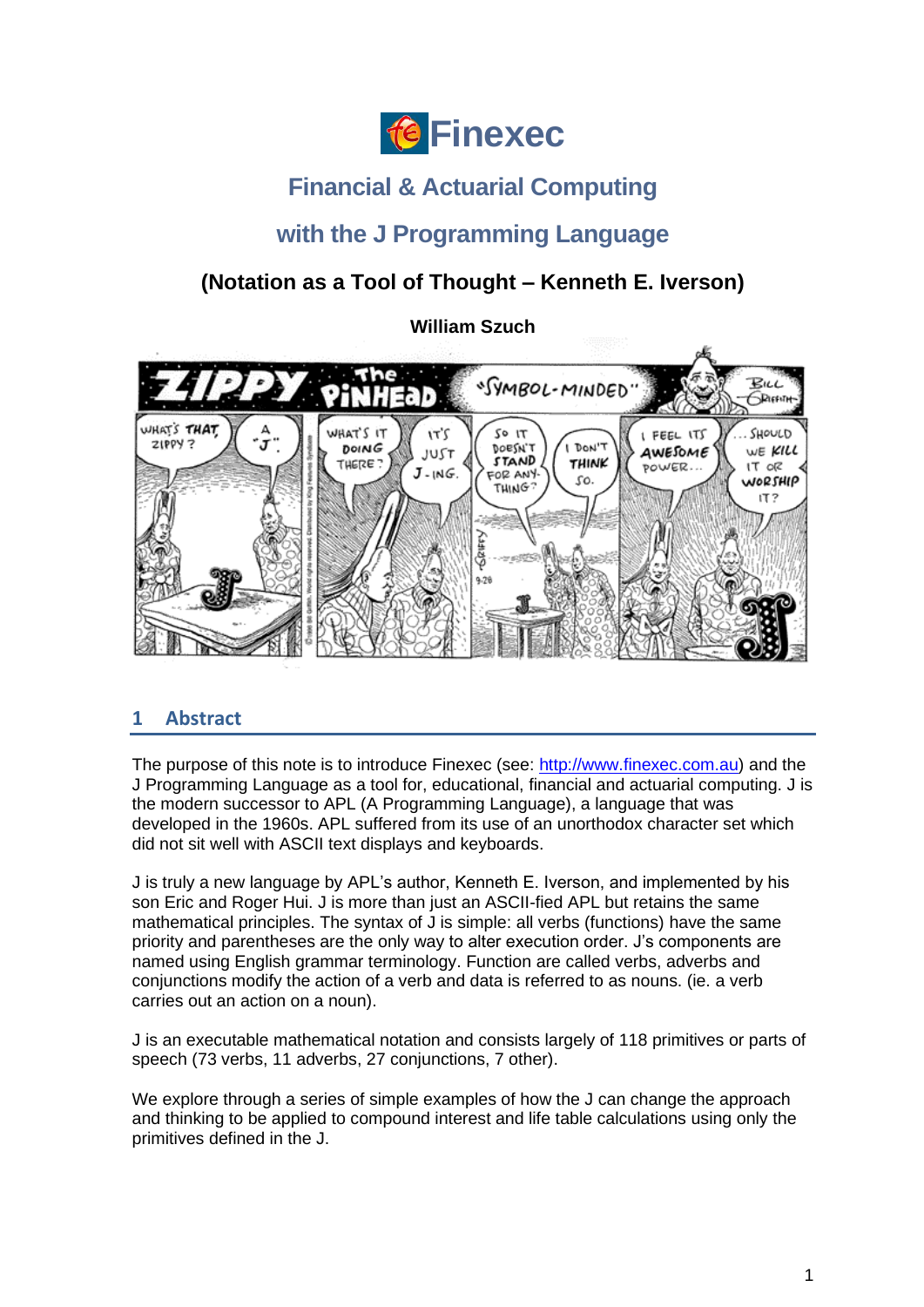# Contents

| 1     |       |  |                                                                                |  |  |  |
|-------|-------|--|--------------------------------------------------------------------------------|--|--|--|
| 2     |       |  |                                                                                |  |  |  |
| 2.1   |       |  |                                                                                |  |  |  |
|       | 2.2   |  |                                                                                |  |  |  |
|       | 2.3   |  |                                                                                |  |  |  |
| 3     |       |  |                                                                                |  |  |  |
|       | 3.1   |  |                                                                                |  |  |  |
| 3.2   |       |  |                                                                                |  |  |  |
| 3.3   |       |  |                                                                                |  |  |  |
| 3.4   |       |  |                                                                                |  |  |  |
|       | 3.5   |  |                                                                                |  |  |  |
|       | 3.6   |  |                                                                                |  |  |  |
|       | 3.7   |  |                                                                                |  |  |  |
|       | 3.8   |  |                                                                                |  |  |  |
|       | 3.9   |  |                                                                                |  |  |  |
|       | 3.10  |  |                                                                                |  |  |  |
|       | 3.11  |  |                                                                                |  |  |  |
|       | 3.12  |  |                                                                                |  |  |  |
|       | 3.13  |  |                                                                                |  |  |  |
|       | 3.14  |  |                                                                                |  |  |  |
|       | 3.15  |  |                                                                                |  |  |  |
|       | 3.16  |  |                                                                                |  |  |  |
| 4     |       |  |                                                                                |  |  |  |
|       | 4.1   |  |                                                                                |  |  |  |
|       | 4.1.1 |  |                                                                                |  |  |  |
|       |       |  | 4.2 The verb vt - Constant Effective Interest Rates: Present Value Factors 11  |  |  |  |
|       | 4.2.1 |  |                                                                                |  |  |  |
|       | 4.3   |  | The verb vvt - Constant and Variable Effective Interest Rates: Present Value   |  |  |  |
|       | 4.3.1 |  |                                                                                |  |  |  |
|       | 4.4   |  |                                                                                |  |  |  |
|       | 4.5   |  |                                                                                |  |  |  |
|       | 4.5.1 |  |                                                                                |  |  |  |
|       | 4.5.2 |  |                                                                                |  |  |  |
| 4.5.3 |       |  |                                                                                |  |  |  |
|       | 4.5.4 |  |                                                                                |  |  |  |
| 4.6   |       |  |                                                                                |  |  |  |
|       | 4.7   |  | The verb pvcf - Present Value of a Cash Flow for a Constant Effective Rate  15 |  |  |  |
|       | 4.7.1 |  | Example: RBA Basic Treasury Bond Formula - Settlement Price16                  |  |  |  |
| 5     |       |  |                                                                                |  |  |  |
|       | 5.1   |  |                                                                                |  |  |  |
|       |       |  |                                                                                |  |  |  |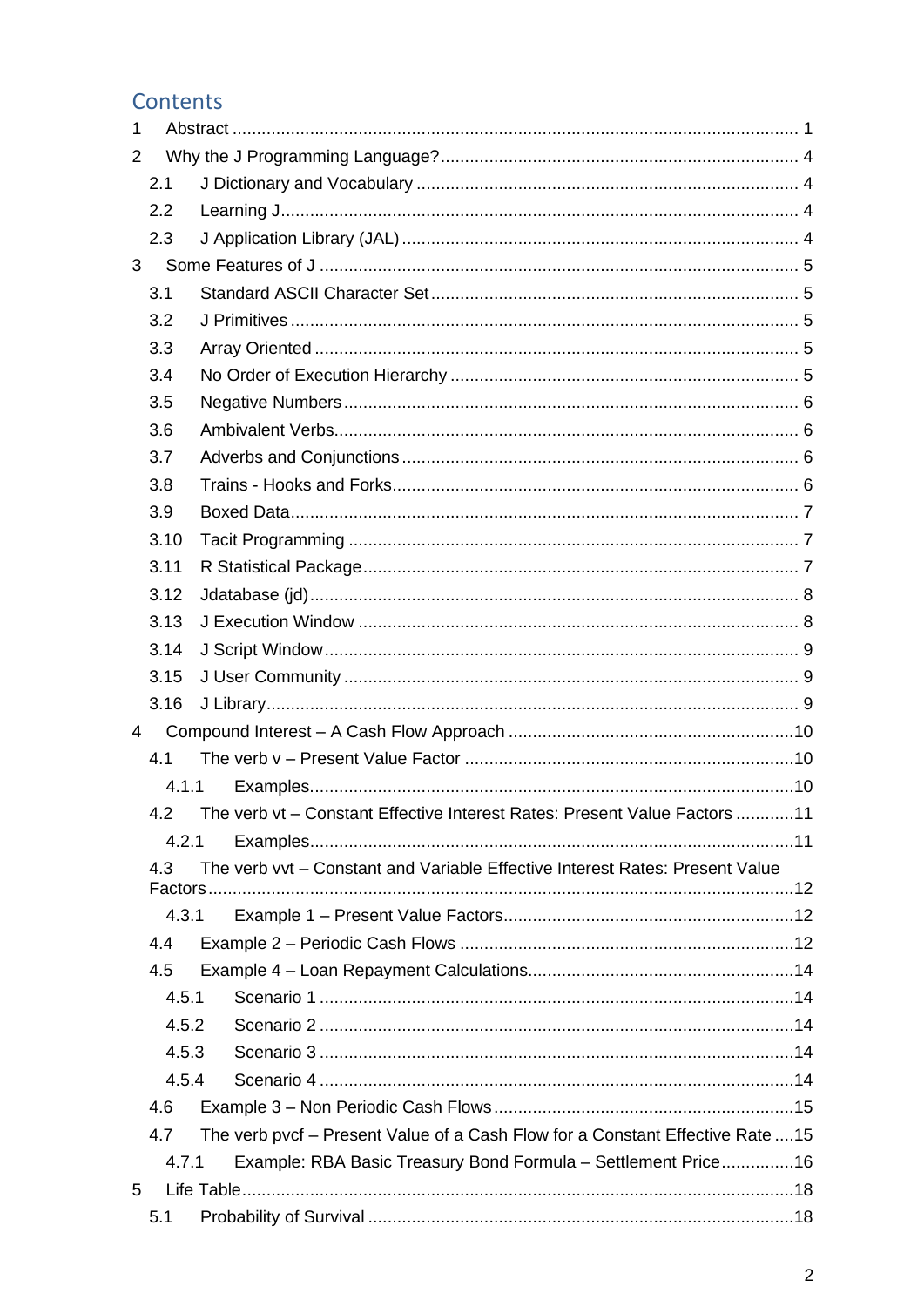|    | 5.2  |  |
|----|------|--|
|    | 5.3  |  |
|    | 5.4  |  |
| 6  |      |  |
| 7  |      |  |
| 8  |      |  |
|    | 8.1  |  |
|    | 8.2  |  |
|    | 8.3  |  |
| 9  |      |  |
| 10 |      |  |
| 11 |      |  |
| 12 |      |  |
|    | 12.1 |  |
|    | 12.2 |  |
|    | 12.3 |  |
|    |      |  |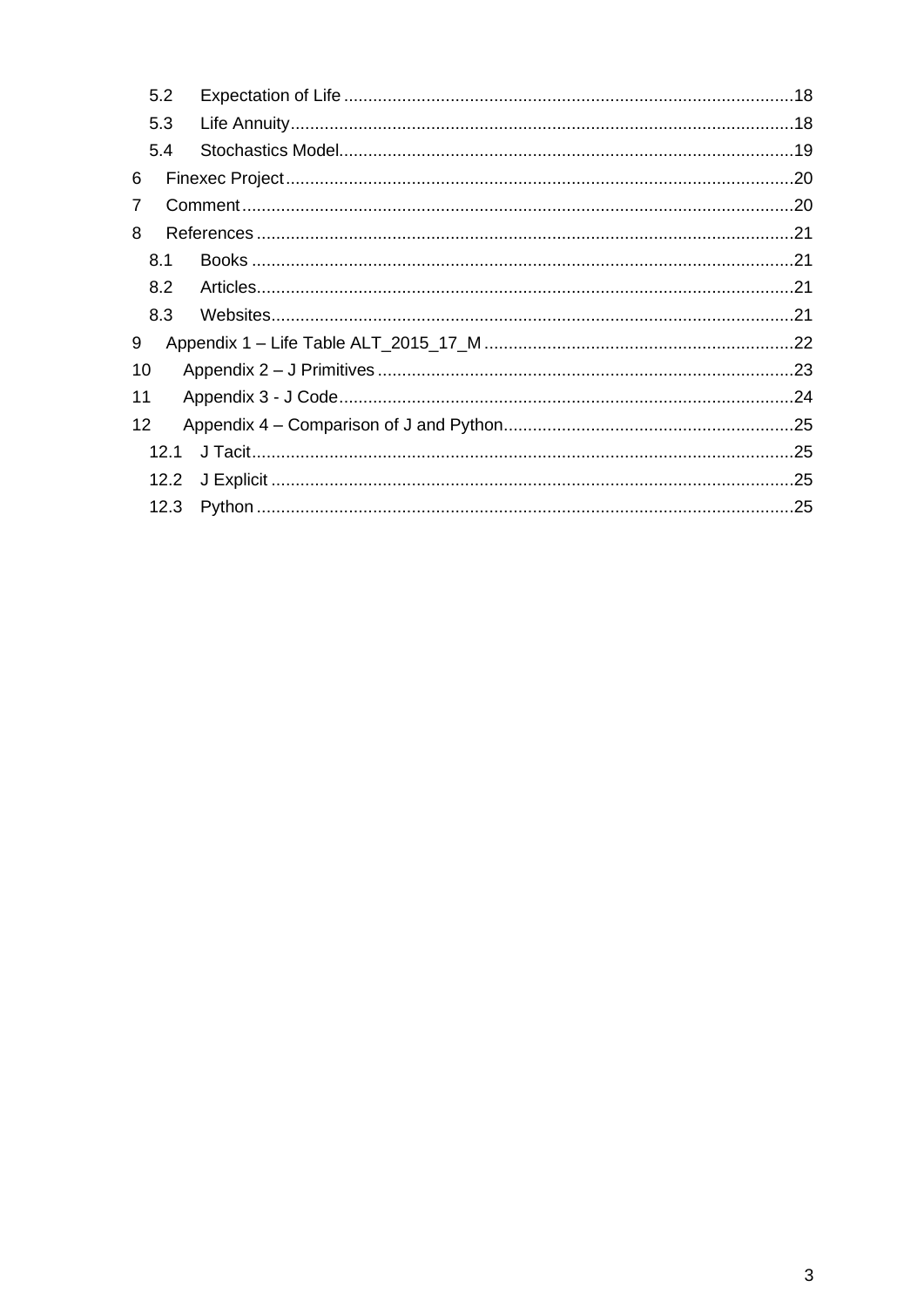# <span id="page-3-0"></span>**2 Why the J Programming Language?**

J is a powerful array programming language suitable for dealing with actuarial problems in finance, life and non-life insurance and for carrying out complex calculations, data analysis, simulation and modelling.

The power of J is in its notation and syntax that allows one to focus on the problem rather than get submerged in the technicalities of a programming language. It is particularly strong in the mathematical, statistical, and logical analysis of data and for building new and better solutions to old problems.

J is portable and runs on Windows, Unix, Mac, PocketPC handhelds and smartphones, both as a GUI and in a console. J software and systems can be installed and distributed for free which allows for the sharing of tools and ideas across a community of J users.

J uses English grammar terminology in preference to terms used in other programming languages and mathematics. For example, the  $+$  sign in mathematics might be considered as a function but in J it is referred to as a verb. Other English grammar terms used in J are: alphabet, word, sentence, noun, adverb and conjunction.

The concept behind an array based programming language is that its operations apply at once to an entire array. This makes it possible to think and operate whole data(array), without having to resort to explicit loops of individual scalar operations.

J array programming language primitives express ideas about data manipulation, often providing easier methods and improved prospective to a problem.

J can also be used as a simple desk calculator and is an excellent way to start learning J.

# <span id="page-3-1"></span>**2.1 J Dictionary and Vocabulary**

The J Dictionary is the primary source of information that defines the J Programming Language. The J Vocabulary is a list of primitives defined in J Dictionary.

# <span id="page-3-2"></span>**2.2 Learning J**

There are a number of tools available to start learning J. These can be found at the Jsoftware website and include books, essays, articles, tutorials etc.

# <span id="page-3-3"></span>**2.3 J Application Library (JAL)**

The J application library consists of:

- the base library, which has utilities required for the development system. This is always included with the distribution.
- the addons library, almost all of which are optional additions. The one exception is the J Http Server (JHS) addon, which is also included with the distribution.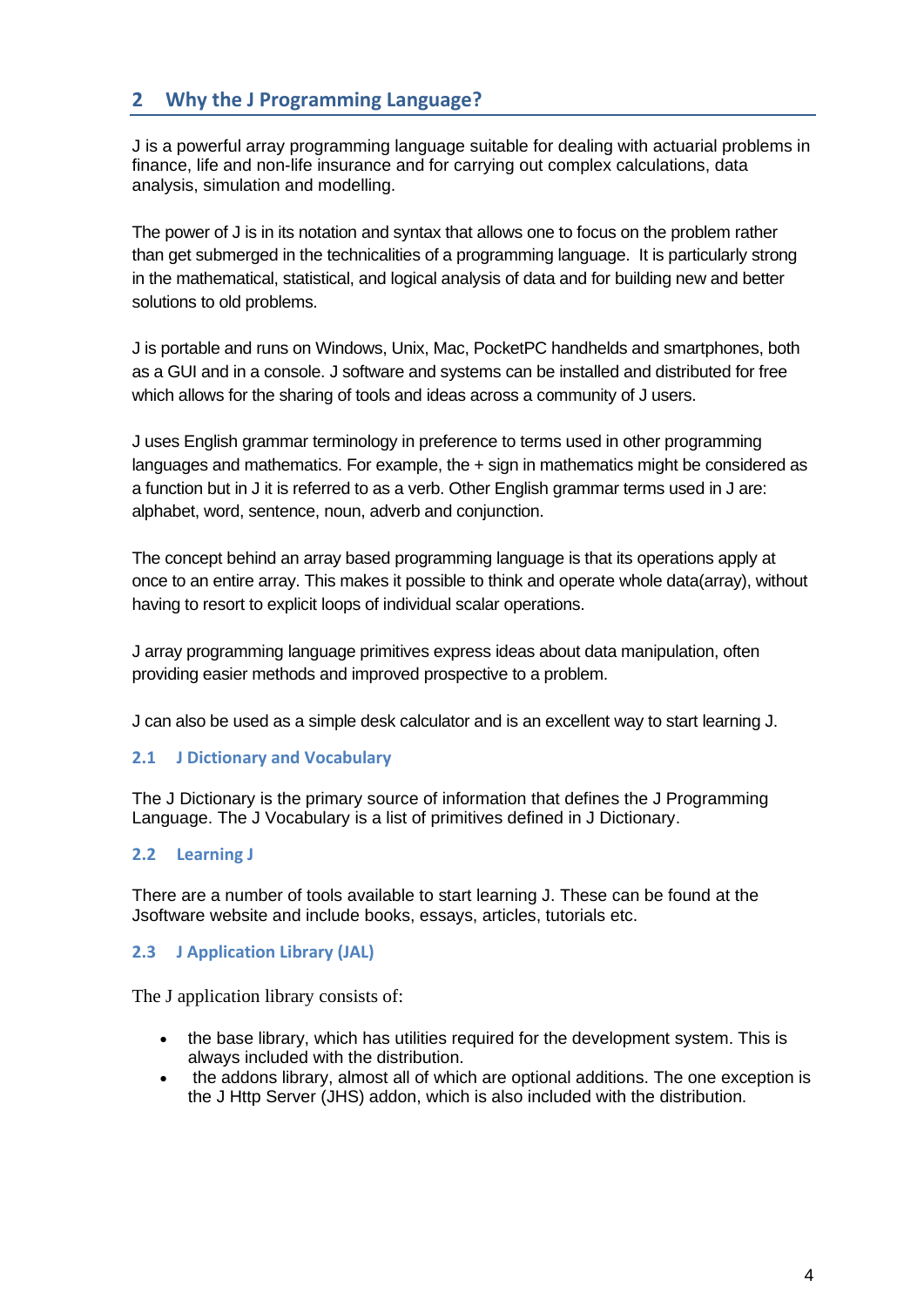# <span id="page-4-0"></span>**3 Some Features of J**

#### <span id="page-4-1"></span>**3.1 Standard ASCII Character Set**

<span id="page-4-2"></span>J uses the standard ASCII character set instead of the special APL set.

#### **3.2 J Primitives**

A J primitive is a word whose meaning is assigned by the J language. J has a rich set of primitives to manipulate data and verbs. (See Appendix 2)

A mnemonic one- or two-character spelling of primitives.

Verbs can be modified, combined and defined using facilities such as adverbs and conjunctions.

#### <span id="page-4-3"></span>**3.3 Array Oriented**

Single entities, lists, tables and arrays are treated in a very systematic and general manner. The elements of arrays can themselves be arrays. Some simple examples.

 $1+1$  $\overline{2}$  $1 + 123$ 2 3 4  $123 + 123$ 2 4 6 Define A as an array.  $[A =: i. 23$  NB. This means create an array of 2 rows, 3 columns incrementimg by 1 at each step. 0 1 2 3 4 5  $1+A$ 1 2 3 4 5 6 1 2 3+"1 A NB. + has been modified by the rank conjunction ". 1 3 5 4 6 8 1 2+"2 A NB. + has been modified by the rank conjunction ". 1 2 3 5 6 7

# <span id="page-4-4"></span>**3.4 No Order of Execution Hierarchy**

No order of execution hierarchy among function. Execution is right to left.

 8 % 2\*(2+2) 1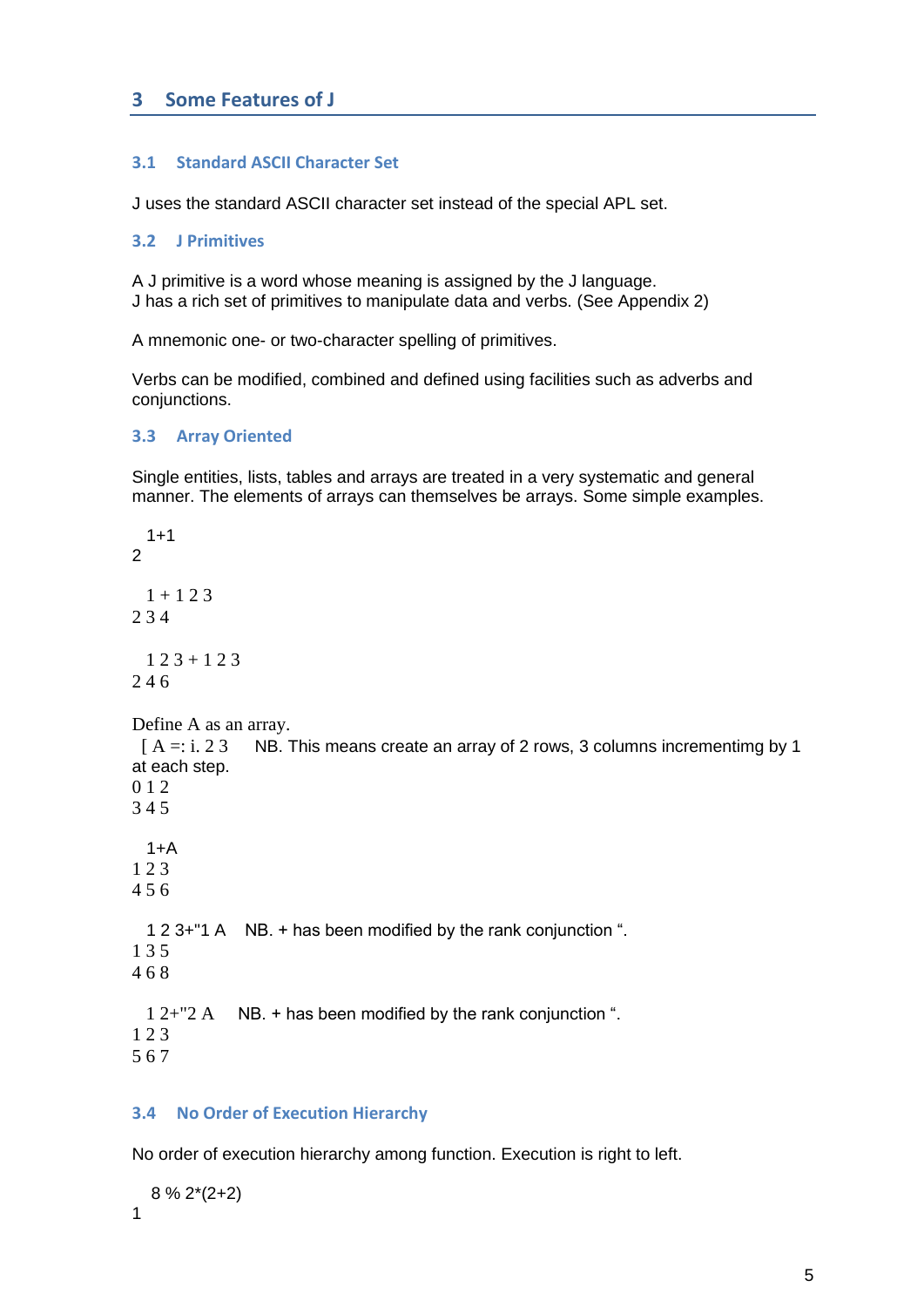#### <span id="page-5-0"></span>**3.5 Negative Numbers**

In J a negative number is represented with an underbar symbol, different from the minus symbol eg: \_12.123. It is part of the number like a decimal point.

#### <span id="page-5-1"></span>**3.6 Ambivalent Verbs**

Use of ambivalent verbs that can take a right argument of right and left and right arguments.

 $^{\wedge}1$  NB.  $e^1$ 2.71828  $10^{2}$  NB.  $10^{2}$ 100

# <span id="page-5-2"></span>**3.7 Adverbs and Conjunctions**

Use of adverbs and conjunctions to modify, compose and combine verbs enabling a rich set of operations based on a small set of verbs.

```
/ (insert adverb) 
  sum =: +/ sum 1 2 3 4 5
15
```
minmax =:  $()$ minmax  $1 \overline{2} \overline{3} \overline{4} \overline{5}$ 



```
@ (atop conjunction)
minmaxa=: >@minmax
minmaxa 1 2 3 4 5
1 5
```
## <span id="page-5-3"></span>**3.8 Trains - Hooks and Forks**

A train is an isolated sequence of verbs. A train of two (hook) or three (fork) verbs produces a verb and (by repeated resolution), a verb train of any length also produces a verb.

| HOOK                        | FORK              | CAPPED FORK |  |  |
|-----------------------------|-------------------|-------------|--|--|
| q<br>a                      | a                 | q<br>a      |  |  |
| h<br>h<br>$\mathbf{V}$<br>X | f h<br>f<br>h     | h<br>h      |  |  |
|                             | $1 / \sqrt{1}$    |             |  |  |
| V<br>V                      | V<br>V<br>x y x y | V<br>X<br>V |  |  |

For example, a simple fork containing three verbs:

mean =:  $+/-\%$ #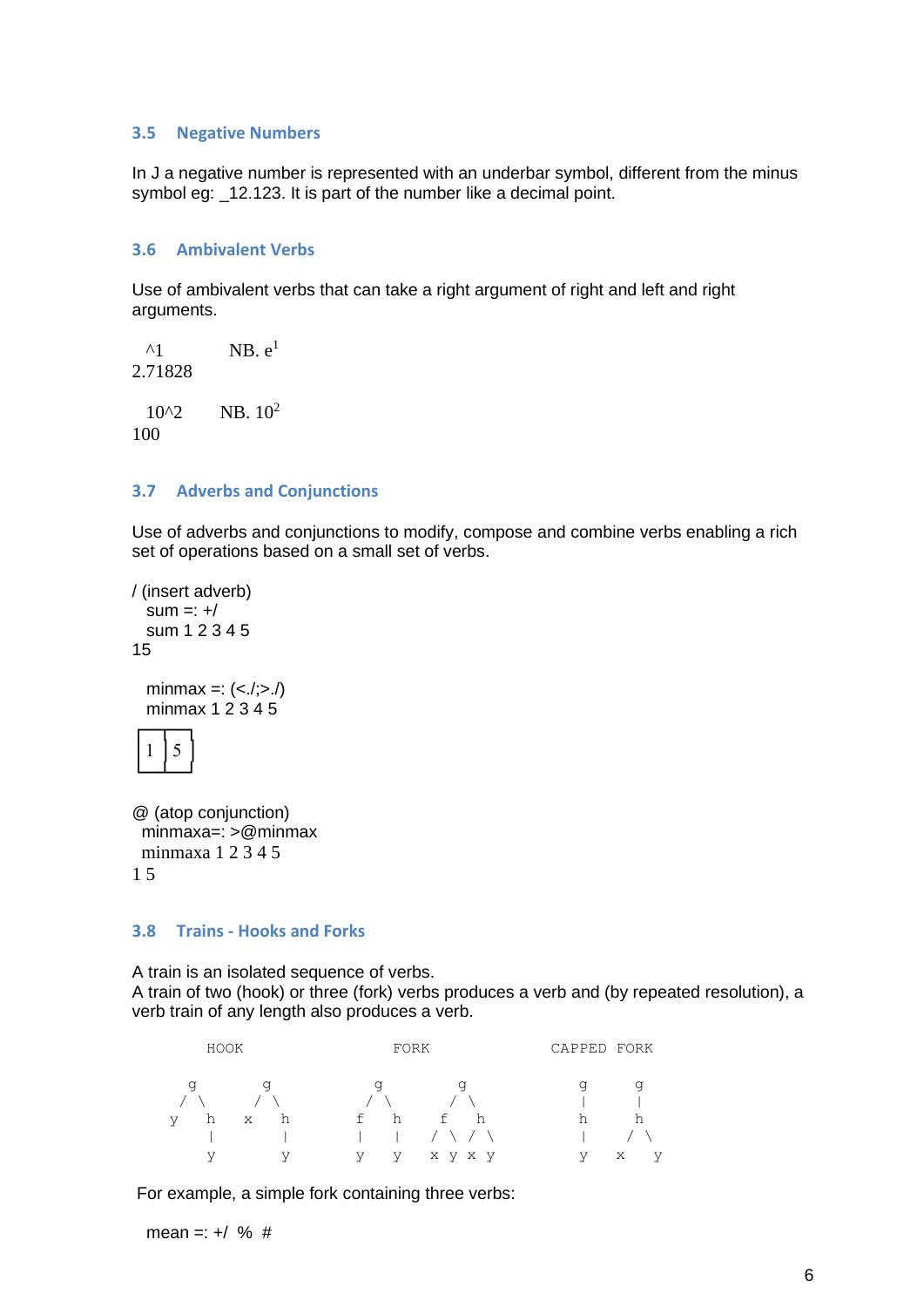#### <span id="page-6-0"></span>**3.9 Boxed Data**

Boxed data that can have numeric and text entities.

```
123;'asd';12.01;'this is text'
```

| this is text<br>12.01<br>123<br>asd |  |
|-------------------------------------|--|
|-------------------------------------|--|

# <span id="page-6-1"></span>**3.10 Tacit Programming**

A feature of J is tacit (or functional) programming that does not require the explicit mention or definition of arguments to a verb (ie: function) and the use of assignments to assign names to the verb. For example, verb mean defined as a fork is a tacit verb that calculates mean without reference to the arguments (ie: data) which can be a numeric atom (ie: scalar), list (ie: vector), table (ie: array) or multi-dimension array.

```
 (+/ % #) 1 2 3 4 5
3
 ((+/ % #), mean) 1 2 3 4 53 3
  mean i. 3 5
5 6 7 8 9
  mean"1 i. 3 5
2 7 12
J tacit is:
```
- self-contained
- suitable for modular design
- automatic optimization (supported by special code)
- elimination of unwanted side effects
- no name conflicts

Using tacits and explicits to define more complex verbs.

# <span id="page-6-2"></span>**3.11 R Statistical Package**

J has an interface to R, i.e. R for its statistical functions and J as an expressive application development language that can call R directly.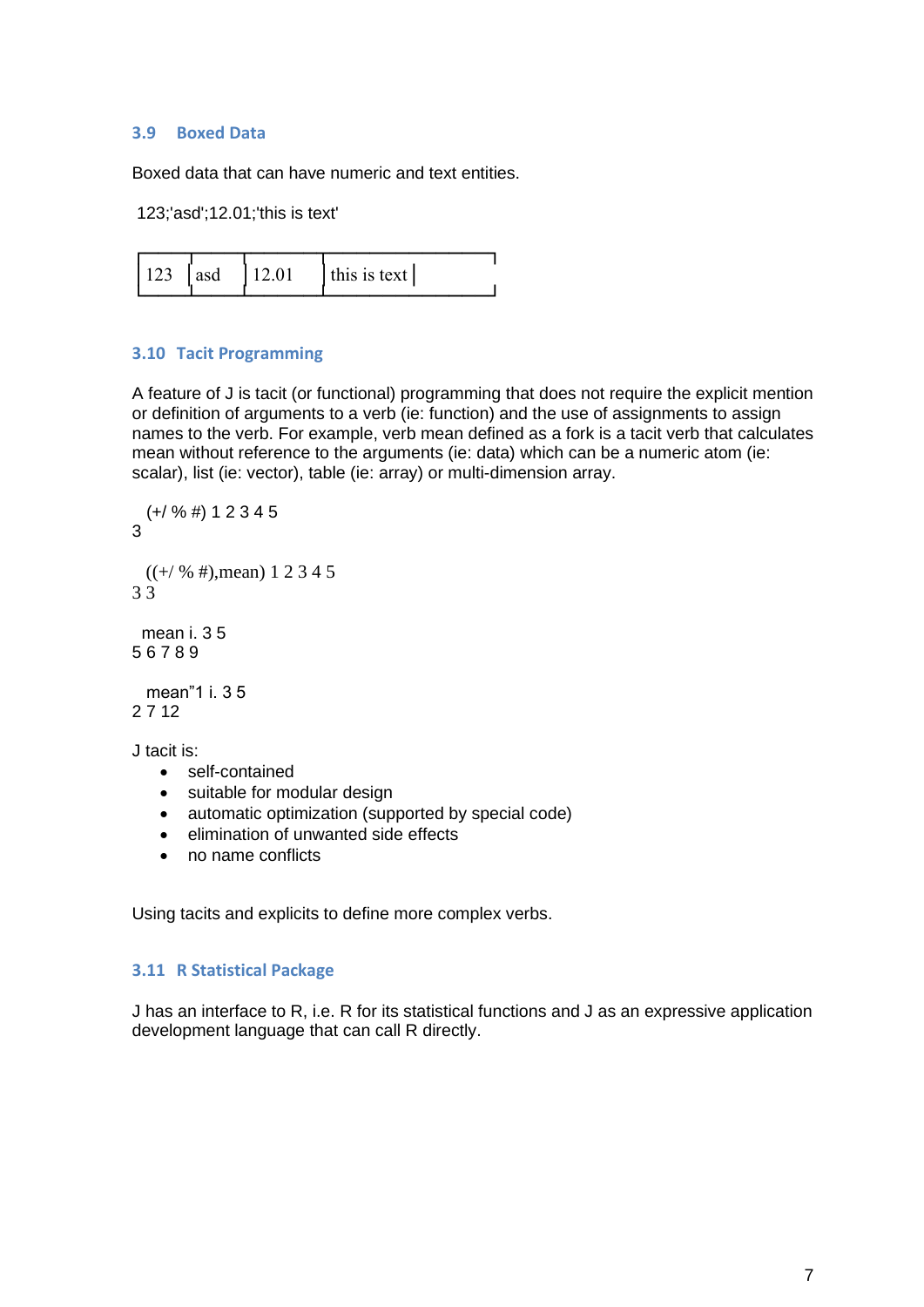# <span id="page-7-0"></span>**3.12 Jdatabase (jd)**

Jdatabase (Jd) is a relational database management system (RDBMS) from Jsoftware that is implemented in J. Jd is a package that is added to J with the Package Manager. Jd extends J so that you have the best of two worlds: J with an integrated, high-performance, columnar data base system.

Jd is geared towards storing and analyzing large amounts of data. Jd is free for noncommercial use.

Jd lives openly and dynamically in the J execution and development environment, so that the full power of J is available to the application developer. For example, Jd columns are mapped to J nouns, so built-in J primitives can apply directly to the data.

It works well with large tables (millions of rows to billions), multiple tables connected by joins, structured data, numerical data, and complex queries and aggregations.

#### <span id="page-7-1"></span>**3.13 J Execution Window**

The examples in the note are as executed in a J session execution window. Lines that are entered for execution are indented three spaces and the J answers start at the margin. The following diagram shows a J execution window with some simple examples being executed.

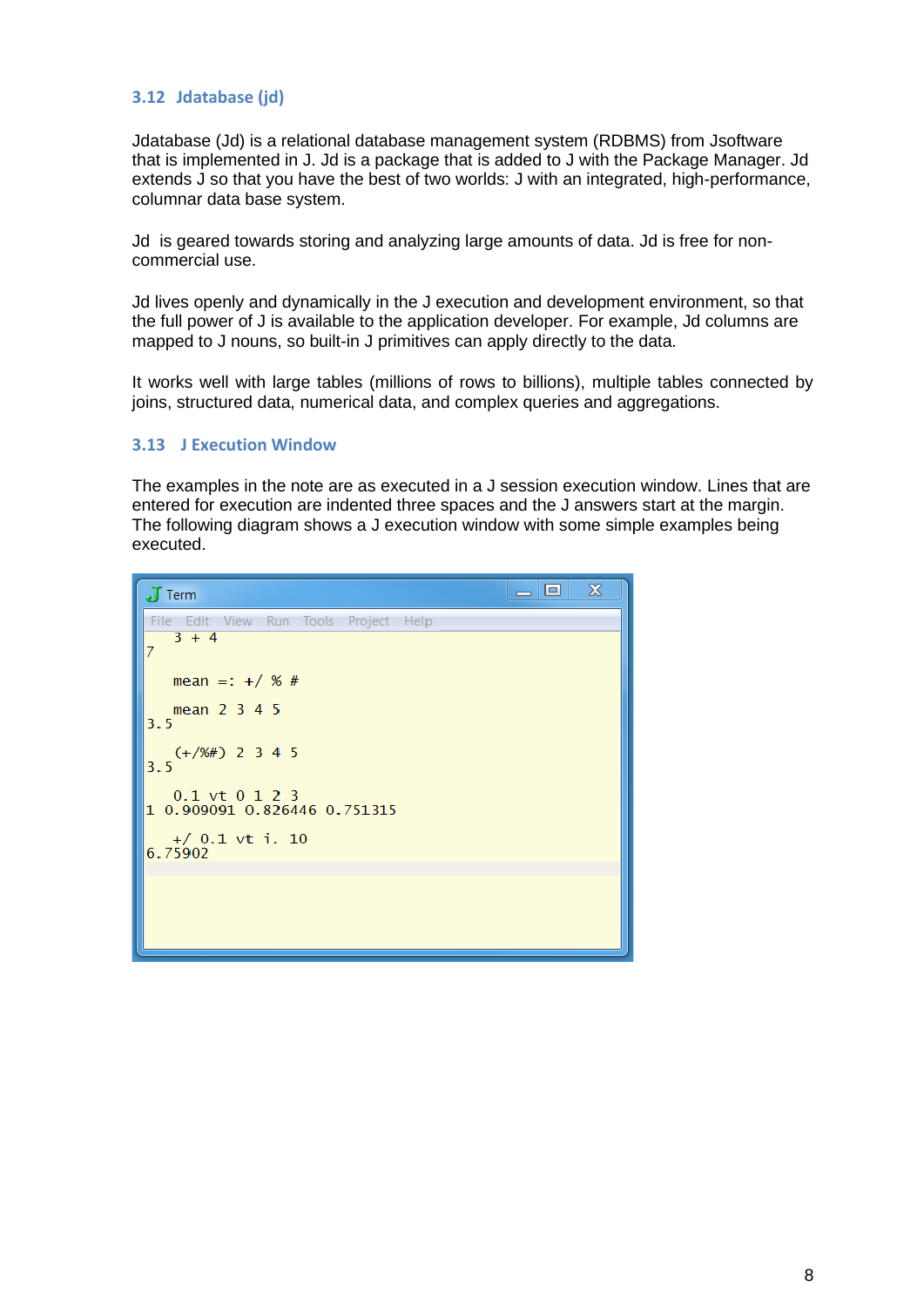# <span id="page-8-0"></span>**3.14 J Script Window**

The J script window provides an environment for editing J script files that can be loaded for a project.

| J *User/temp/2.ijs - Edit |                                     |  |  |  |  |  |
|---------------------------|-------------------------------------|--|--|--|--|--|
| Run<br>File<br>Edit View  | Tools Script Project Window<br>Help |  |  |  |  |  |
| files<br>defs<br>source   | 9 E P                               |  |  |  |  |  |
| 多色す                       | temp/2.ijs $\Box$                   |  |  |  |  |  |
| temp                      | This is a script file.              |  |  |  |  |  |
| <b>College</b>            | Develop code.                       |  |  |  |  |  |
| sp                        |                                     |  |  |  |  |  |
| 1.ijs                     |                                     |  |  |  |  |  |
| 2.ijs                     |                                     |  |  |  |  |  |
| j64                       |                                     |  |  |  |  |  |
| javx2.dll                 |                                     |  |  |  |  |  |
| plot.html                 |                                     |  |  |  |  |  |
|                           |                                     |  |  |  |  |  |
|                           |                                     |  |  |  |  |  |
|                           |                                     |  |  |  |  |  |

# <span id="page-8-1"></span>**3.15 J User Community**

An active community of J users that provide support and help with queries.

#### <span id="page-8-2"></span>**3.16 J Library**

The J library includes:

- J Application Library (JAL): System Library and Addons.
- Miscellaneous script files.
- Phrases: useful J expressions that can be cut and pasted into your programs.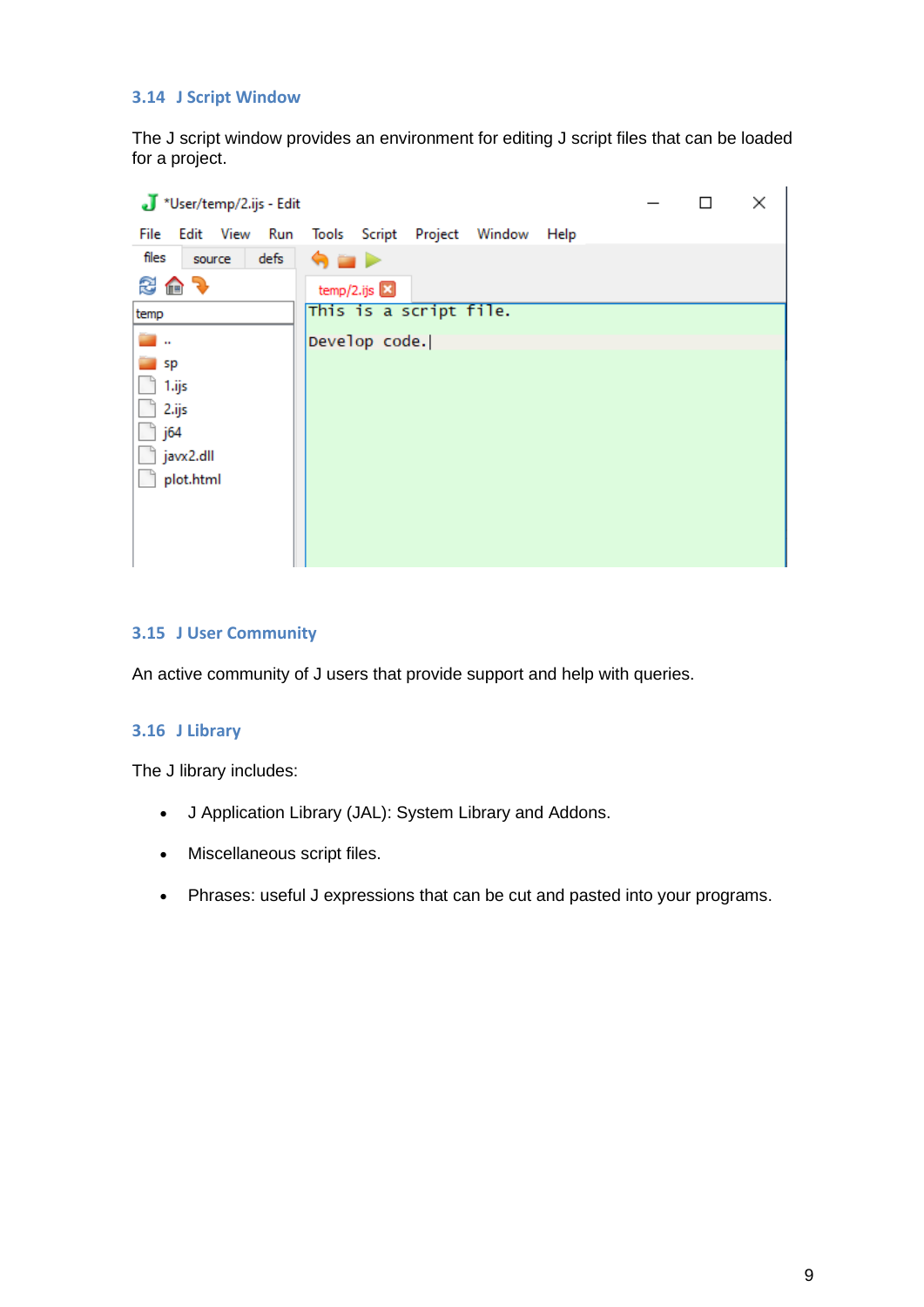# <span id="page-9-0"></span>**4 Compound Interest – A Cash Flow Approach**

A cash flow approach to understanding basic financial calculations and solving problems can be adopted using J. This is made possible through the use of the J interactive programming language. Many financial calculations can be regarded as comprising of the following three parts:

(1) amount and time of the cash flow

(2) selecting a suitable simple or effective rate of interest and time unit

(3) probability that the cash flow is paid or received

In basic finance the probability of the cash flow being paid or received.is usually ignored. This is considered in other categories such as life contingencies.

Definitions are built around defining: S = simple interest rate for a time unit  $E =$  effective interest rate for a time unit Ev = list of variable effective interest rates for time units  $C =$  amount of cash flow  $T =$  period of the cash flow in time units

The choice of an effective interest rate and time unit for a calculation should be carefully considered as this will impact the approach to solving the problem. The time unit is used to determine the timing of the cash flow. A well defined effective interest rate and time unit can make it easier to construct and solve the problem.

There is no one right approach and this will be determined on the how the cash flow and interest rate are defined for the problem. One approach for compound interest problems is to select the time unit that applies to the effective interest rate. For example, if the effective interest rate is 6.0% yearly a time unit of a year is appropriate.

In this section we introduce the simple verbs v, vt , vvt and pvcf and show how they can be applied to compound interest calculations including variable effective interest rates which are not usually used because of the additional calculation complexity especially with spreadsheets. The verbs have been programmed as tacits and therefore have no dependencies and resolves to J primitives.

# <span id="page-9-1"></span>**4.1 The verb v – Present Value Factor**

The verb v is defined as follows:

Present value of 1 payable in 1 time unit for an effective interest rate E. Syntax: v(E)  $F =$  effective interest rate for one time unit

The verb v is said to be monadic as it takes only a right argument E. The verb takes data as a single item, list, table and array and the tacit code has no loops.

 $v =: [$ : % 1 + ]

# <span id="page-9-2"></span>**4.1.1 Examples.**

E as a single item

 $v(0.05)$ 0.952381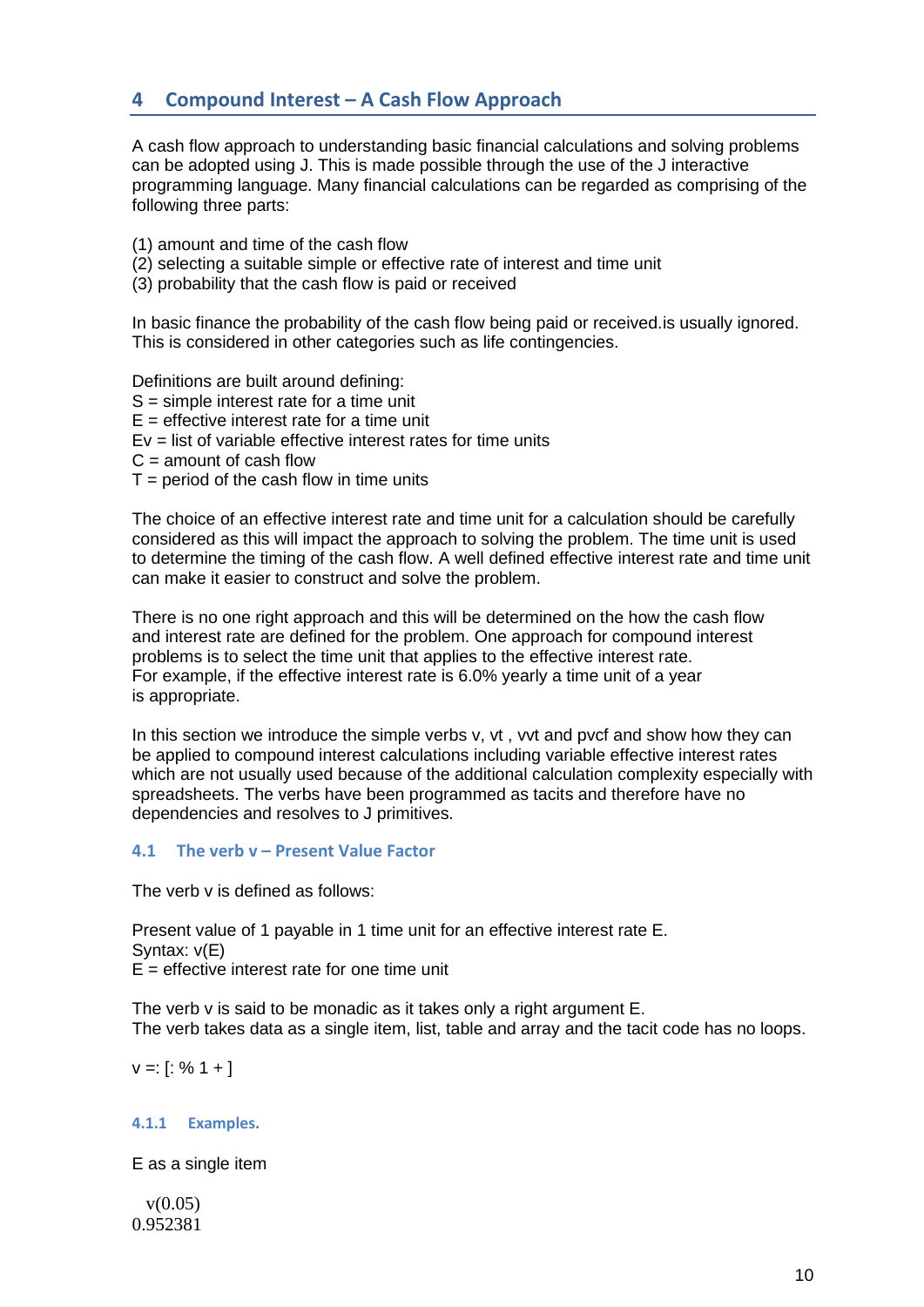```
E as a list
  v(0.03 0.04 0.05)
0.970874 0.961538 0.952381
```

```
E as at table
  v(0.03 0.04 0.05,:0.1 0.12 0.15)
0.970874 0.961538 0.952381
0.909091 0.892857 0.869565
```
#### <span id="page-10-0"></span>**4.2 The verb vt – Constant Effective Interest Rates: Present Value Factors**

The verb vt is defined as follows and is an extension the verb v:

Present value of 1 payable in a period of T time units for a constant effective interest rate E over the period.  $(E)v(t)$  $E =$  constant effective interest rate per time unit over a period  $T =$  number of time units in the period

The verb vt is said to be dyadic as it takes left and right arguments E and T. All J verbs must take a right argument and verbs that only take a right argument are called monadic. As with the verb v no loops.

```
vt =: ([: % 1 + ])_ \sim \wedge" _0 ]4.2.1 Examples
  (0)vt(0)
1
  (0.05)vt(10)
0.613913
  (0 0.05 0.1 0.15)vt(10)
1 0.613913 0.385543 0.247185
  (0.05)vt(0 5 10)
1 0.783526 0.613913
  (0 0.05 0.1 0.15)vt(0 5 10)
1 1 1 1
1 0.783526 0.620921 0.497177
1 0.613913 0.385543 0.247185
```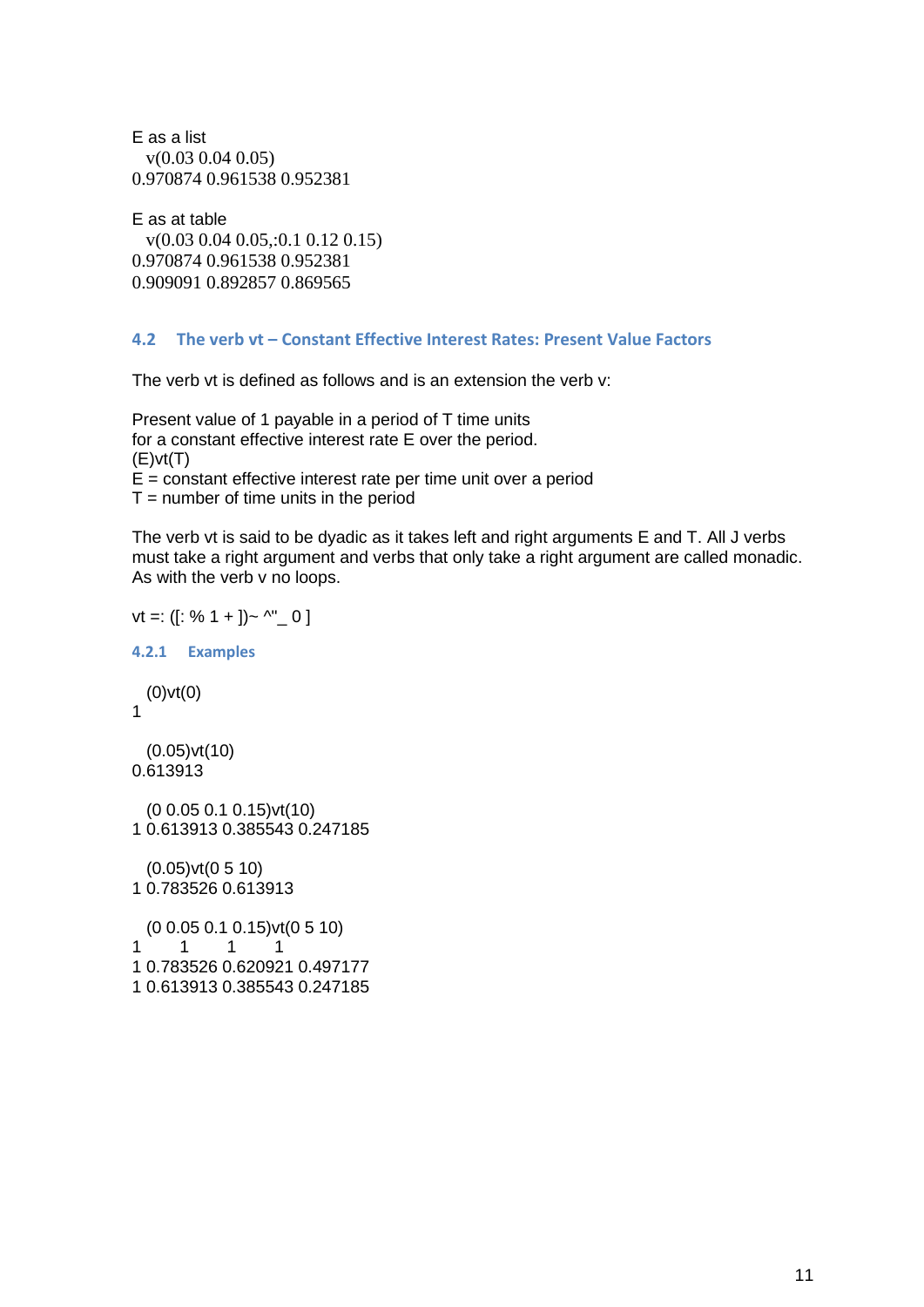# <span id="page-11-0"></span>**4.3 The verb vvt – Constant and Variable Effective Interest Rates: Present Value Factors**

The verb vvt is defined as follows and is an extension of verbs v and vt:

Present value of 1 payable in a period of T time units for a constant or variable effective interest rates Ev assuming a constant time unit.

Syntax: (Ev)vvt(T)

- Ev : list of effective interest rates for the constant time unit with the last rate extended to time T
- T : list of periods in time units

The verb vvt is dyadic as it takes left and right arguments Ev and T and is built from smaller tacits. Again, no loops.

vvt =:  $[: % ^{*}/ "1@: ((1 + ((( [ {.} ], ( # {:} ))~" 0) (1 + < .))) \wedge [:(# &1@: < . , ] - < .) "0 ])$ 

#### <span id="page-11-1"></span>**4.3.1 Example 1 – Present Value Factors**

The verb vvt is used to calculate one or a list of present value factors for \$1 for a constant or variable effective interest rates Ev over a range of times T. The list of present value factors can then be used in further calculations.

 $(0.1)$ vvt $(1)$ 0.909091

 (0.1)vvt(0.5 1 1.5 10.5) 0.953463 0.909091 0.866784 0.367601

 0.1 0.05 vvt 0.5 1 1.5 2 10.5 0.953463 0.909091 0.887182 0.865801 0.571885

Brackets can be used for clarity and the result saved (ie: as R1) for more calculations.

```
 R1 =: (0.1 0.05 0.04) vvt (0 1 2 3)
   R1
1 0.909091 0.865801 0.832501
```
We can extend the application of vvt to a new verb by using the J bond conjunction & to fix a left or right argument as follows Ev&vt or vt&T. For example we can fix the effective interest rate at 5% and define vt05 which can be used as monadic verb for variable times T.

 vvt05 =: (0.05)&vvt vvt05 1 2 3 4 0.952381 0.907029 0.863838 0.822702

Similarly, we can fix variable times and then use the effective rates as the right argument.

 vvtT =: vvt&(0 1 2.5 5 10) vvtT(0.1 0.04) 1 0.909091 0.857151 0.777095 0.638715

#### <span id="page-11-2"></span>**4.4 Example 2 – Periodic Cash Flows**

A simple extension of vvt using only the J primitives i. + and / is used to calculate a list of present value factors for periodic cash flows and the present value of the cash flow.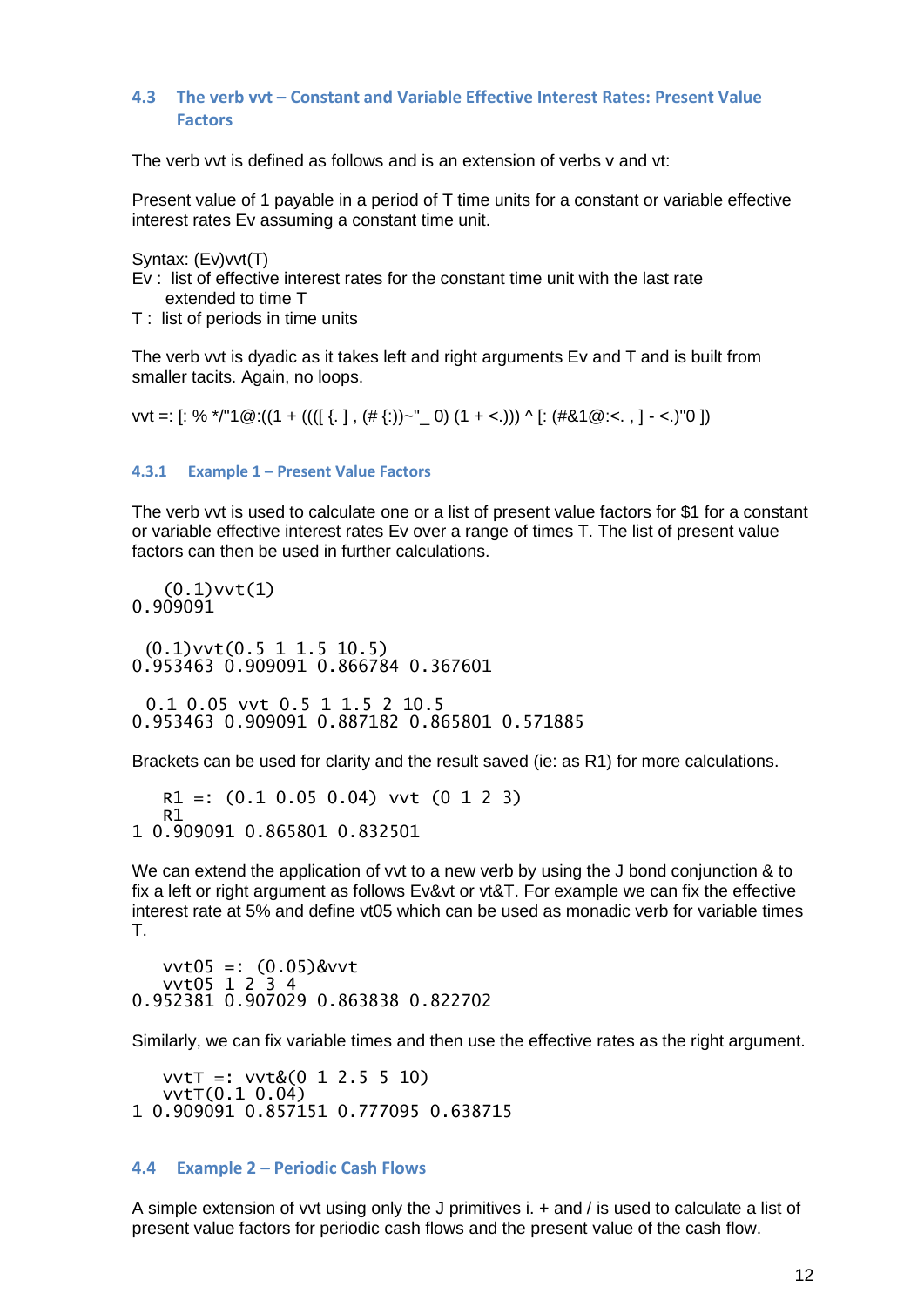The J primitive verb i. generates a list of integers for example:

 i. 5 0 1 2 3 4

The J primitive verb  $+$  and adverb / are combined to form the new verb  $+$ / which is used to calculate the sum of a list, for example:

 +/ 2 3 4 5 14

The simple annuity certain of N level periodic payments of \$1 per time unit commencing after D time units can be calculated as follows:

+/ (Ev)vvt(D+i.N)

Payment in arrears of 1 time unit:

```
 +/ (0.1)vvt(1+i. 10)
6.14457
```
Payments in advance: +/ (0.1)vvt (i. 10) 6.75902

Payments in arrears 2.5 time units: +/ (0.1)vvt (2.5 + i. 10) 5.32601

The interest rate can be varied over the period of the annuity. Assuming payments in arrears of 1 and 2.5 time units and a 10% rate for the first 3 time units, 8% for the next 2 time units and 5% thereafter the value of the annuity certain for 10 payments is calculated as follows.

Payments commence after 1 time unit:  $^{+}/$  ((3#0.1),(2#0.08),0.05)vvt (1+i. 10) 6.6154

Payments commence after 2.5 time units: +/ ((3#0.1),(2#0.08),0.05)vvt(2.5+i. 10) 5.99957

The J primitive # is used to copy its right argument and the comma , is used to append eg:

 $((3#0.1), (2#0.08), 0.05)$ 0.1 0.1 0.1 0.08 0.08 0.05

It is a simple step to calculate the present value of a variable periodic cash flow (CF) of N payments as follows:

 $+/ CF * (Ev) vvt(D + i.N)$ 

Assuming 10% effective interest rate and payment increase linearly from 1 to 10 the present value is calculated as follows:

 +/ (1+i. 10) \* (0.1)vvt(1+i. 10) 29.0359

If payments decrease from 10 to 1 (ie reversed) the present value is calculated as follows: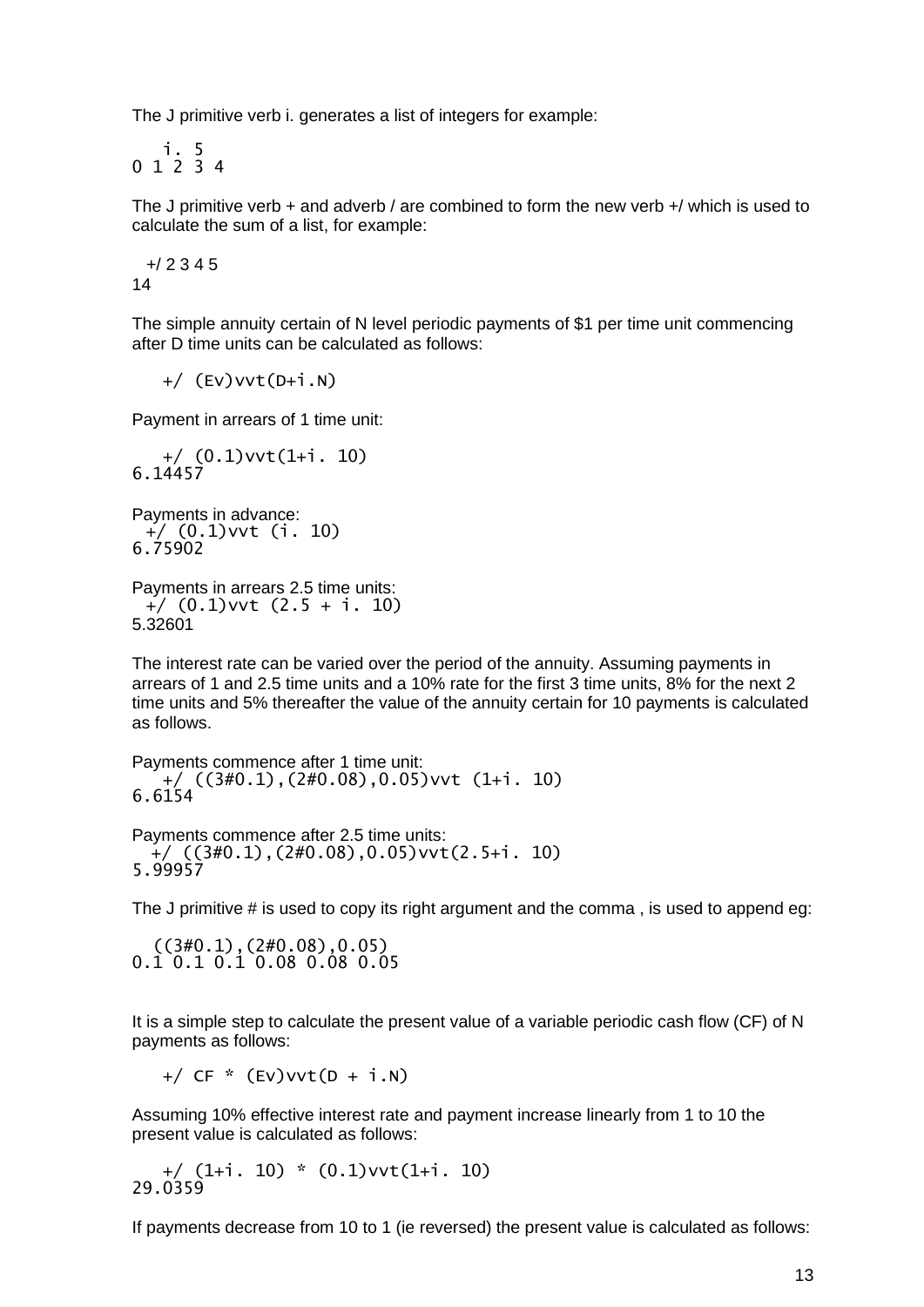+/ (|. 1+i. 10) \* (0.1)vvt(1+i. 10) 38.5543

The J primitive |. is used to reverse a list eg: |. 1 2 3 3 2 1

CF can be any list of periodic payments eg:

+/ (1 3 2 4 10) \* (0.1 0.05)vvt(i. 5) 16.6102

#### <span id="page-13-0"></span>**4.5 Example 4 – Loan Repayment Calculations**

We show how loan repayments for several scenarios can be calculated using only vvt and some J primitives.

 $A =: 100000$  NB. Amount of loan  $N =: 10 NB$ . Term of loan in years

<span id="page-13-1"></span>**4.5.1 Scenario 1** Level monthly repayments 10.00% yearly effective interest rate payable monthly

 $S1 =: 100000 % + / (0.1%12)$  vvt (>: i. 12\*10) S1 1321.51

#### <span id="page-13-2"></span>**4.5.2 Scenario 2**

Level monthly repayments

10.00% yearly effective interest rate payable monthly decreasing by a level 0.5% each year after the first year

 S2 =: 100000%+/((%12)\*12#(0.1-0.005\*i.10)) vt (>: i. 120)  $\overline{52}$ 1249.71

#### <span id="page-13-3"></span>**4.5.3 Scenario 3**

Monthly repayments increasing by 2.5% each year 10.00% yearly effective interest rate payable monthly decreasing by a level 0.5% each year after the first year

First year monthly payments:

 $S3 =: 100000 % + / (12# 1.025$ ^i. 10)\*((%12) \* 12# (0.1 -0.005\*i. 10)) vvt (>: i. 120) S3 1133.25

## <span id="page-13-4"></span>**4.5.4 Scenario 4**

Monthly repayments increasing by 2.5/12% each month 10.00% yearly effective interest rate payable monthly decreasing by a level 0.5% each year after the first year

First monthly payment: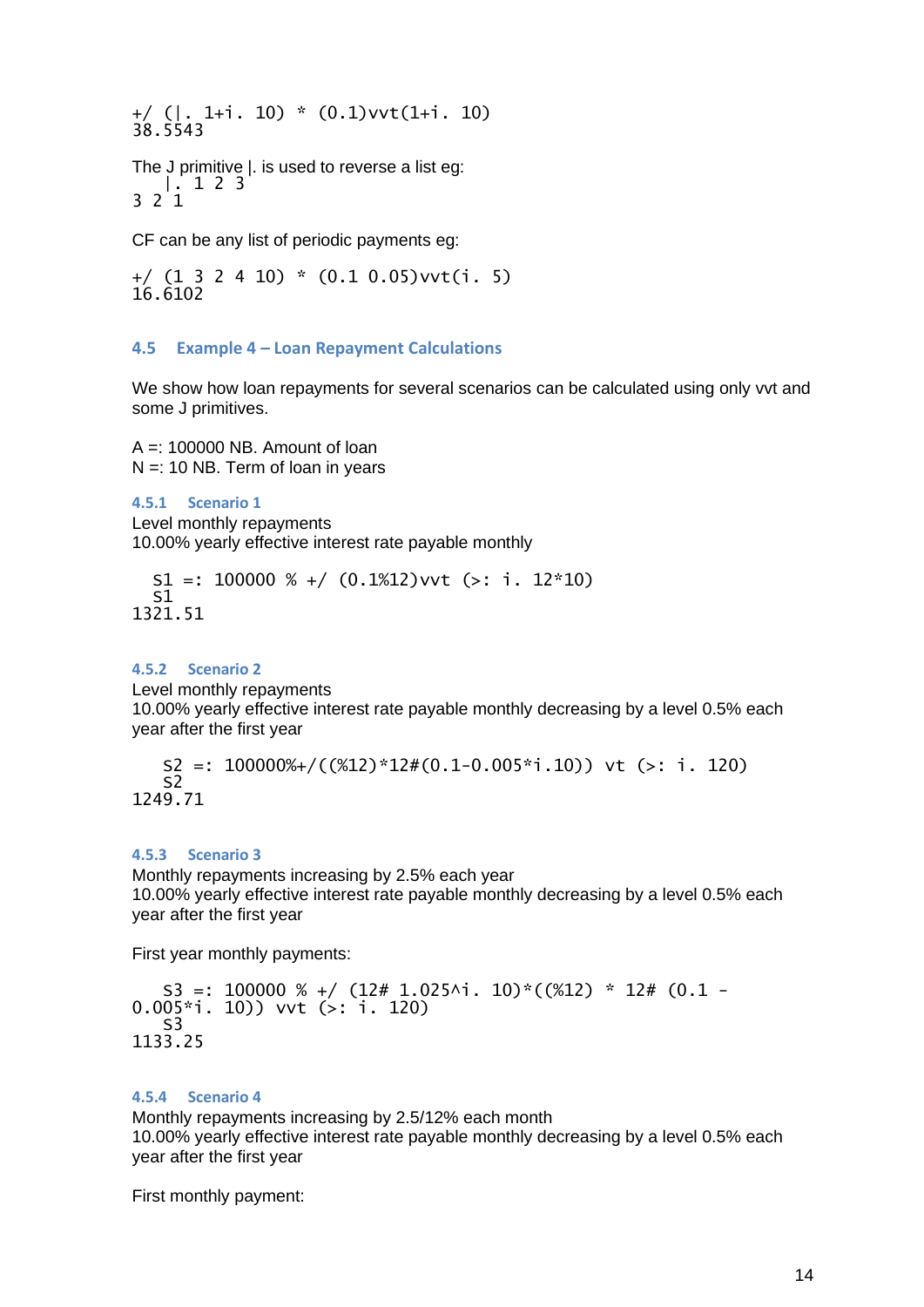```
S4 =: 100000 % + / ((1+0.025%12)^* i.120) * ((%12)* 12#(0.1-.005* i.120))10)) vvt (>: i. 120)
S41119.22
```
## <span id="page-14-0"></span>**4.6 Example 3 – Non Periodic Cash Flows**

The present value of a cash flow is simply the present value factors multiplied by the corresponding cash and then summed. This can be shown as:

+/ CF \* (Ev)vvt(T)

 +/ (2 5 12 100) \* (0.1 0.05 0.025)vvt(0.5 2 5 20) 71.3959

#### <span id="page-14-1"></span>**4.7 The verb pvcf – Present Value of a Cash Flow for a Constant Effective Rate**

This verb is used to illustrate the calculation of Treasury Bond price.

The verb pvcf is defined as follows and is an extension of the verb vt.

Present value of a cash flow C payable at the periods of T time units for a constant effective interest rate E over the period.

syntax:

(E)pvcf(C;T)

 $E =$  constant effective interest rate per time unit over the period.

 $C =$  amount of cash flow

 $T =$  periods in time units of cash flow

pvcf=: +/ $\circledR$ :(> $\circledR$ :([: 0&{ ]) \* [(,: $\circledR$ :([: % 1 + ])~ ^"\_ 0 ]) > $\circledR$ :([: 1&{ ]))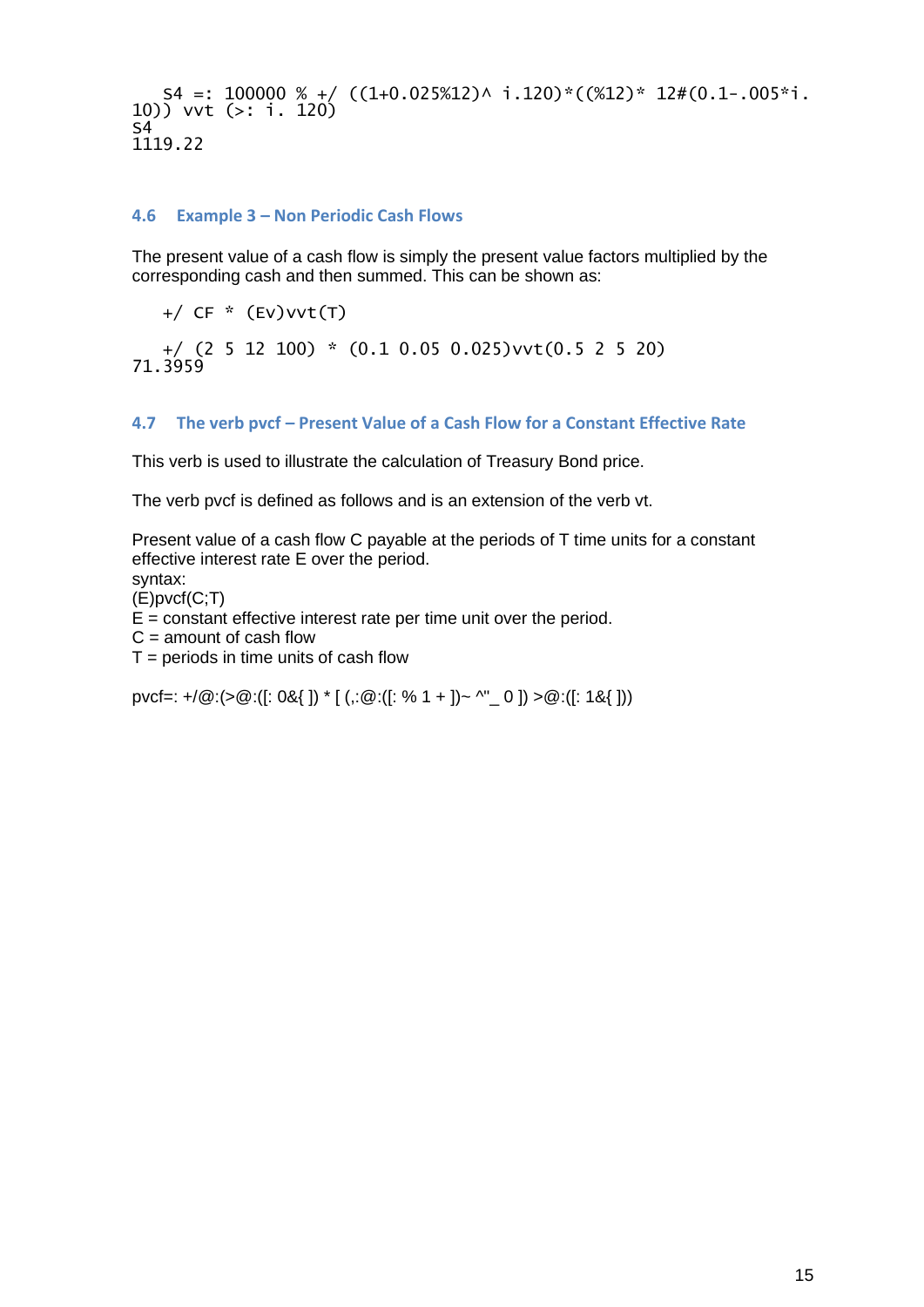## <span id="page-15-0"></span>**4.7.1 Example: RBA Basic Treasury Bond Formula – Settlement Price**

From the Australian Office of Financial Management Information Memorandum – Treasury Bonds (26/7/2019)

Following the issue or repurchase of Treasury Bonds other than nearmaturing Bonds the settlement price per \$100 Face Value, extended to the third decimal place, shall be calculated on the basis of the following formula:

SETTLEMENT PRICE PER \$100 FACE VALUE  $= v^{f/d} \left( c + g a_{\frac{\alpha}{n}} + 100 v^n \right)$ 

Where:

$$
v=\frac{1}{(1+i)};
$$

- $i =$  the annual percentage Yield (expressed as above under 'Tender Basis and Bid or Offer Format') divided by 200 (for example, where the Treasury Bonds are to be allotted or repurchased at a Yield of 1.53% per annum,  $i = \frac{1.53}{200} = 0.00765$ ;
- $f =$  the number of days from the Settlement Date to the next Coupon Interest Payment Date;
- $d =$  the number of days in the half-year ending on the next Coupon Interest Payment Date;
- $c =$  the amount of coupon interest (if any) per \$100 Face Value at the next Coupon Interest Payment Date;
- $g$  =the fixed half-yearly Coupon Interest Rate payable (equal to the annual fixed rate divided by 2);
- $n =$ the term in half years from the next Coupon Interest Payment Date to maturity; and

 $a_{\overline{n}} = v + v^2 + \dots + v^n = \frac{1 - v^n}{i}$ . Except if  $i = 0$  then  $a_{\overline{n}} = n$ 

Calculate the price per \$100 face value on 1/11/1992 to yield 8.30% pa to maturity for a 12.5% 15 January 1998 bond. Example from RBA Note – 6/9/1995) (For the preceding equation:  $i = 0.0415$ ,  $f = 75$ ,  $d = 184$ ,  $g = 6.25$ ,  $n = 10$ ,  $c = 4.15$ )

Taking a cash flow approach using pvcf, vt and v: E =: 0.0415 NB. Effective half yearly interest rate  $C =: (11#6.25),100$  NB. Cash flow  $T =: (75\%184) + (i.11), 10$  NB. Time units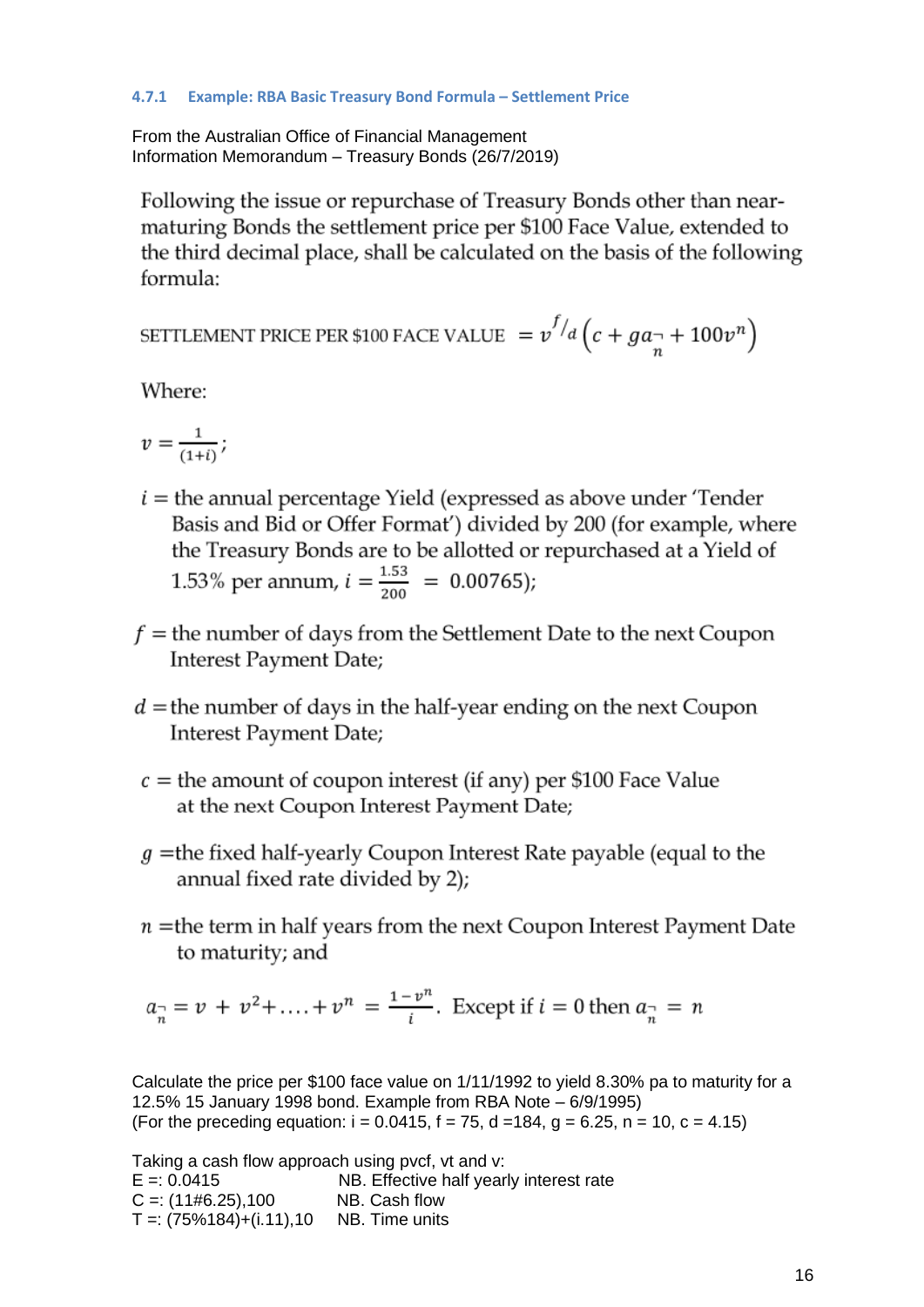(E)pvcf(C;T) 121.132

Using only vt:

 +/ C\*(E)vt(T) 121.132

Using only v:

 +/C\*(v(E))^T 121.132

In full using J primitives +/C\*(([: % 1+])E)^T 121.132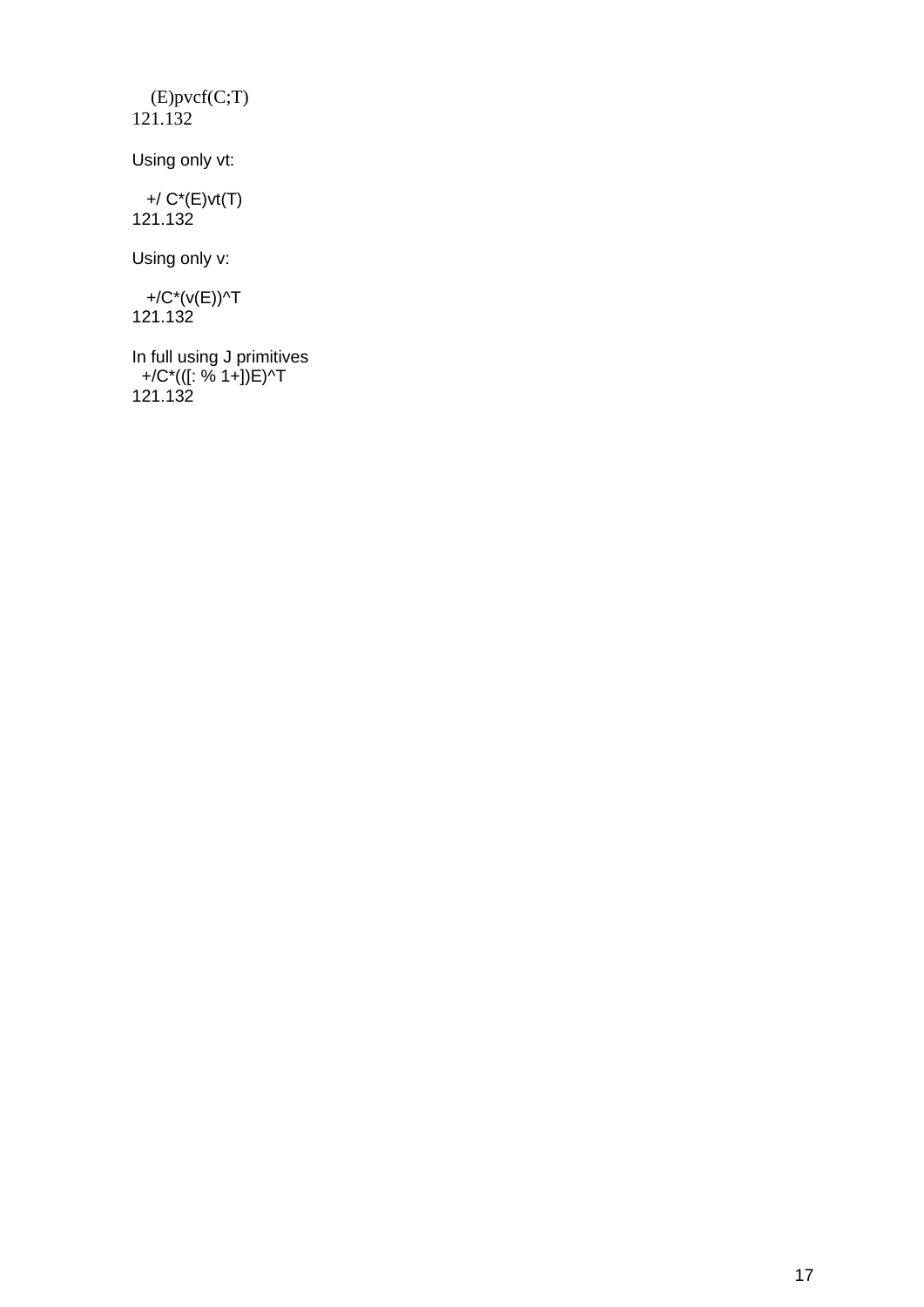<span id="page-17-0"></span>Simple examples of using J for life table calulations. ALT\_2015\_17\_M is a list of qx values from age 0 (See Appendix 1). ALT\_2015\_17\_M =: 0.00343 0.00027 0.00016 0.00014 0.00011 …

#### <span id="page-17-1"></span>**5.1 Probability of Survival**

From Age 0 \*/\(1-ALT\_2015\_17\_M) 0.99657 0.996301 0.996142 0.996002 0.995892 …

From Age 65 \*/\65}.(1-ALT\_2015\_17\_M) 0.9899 0.979021 0.967273 0.954534 0.940703 …

#### <span id="page-17-2"></span>**5.2 Expectation of Life**

Age 0  $0.5+$  +/ \*/\(1-ALT\_2015\_17\_M) 80.4621

Age 65  $0.5+$  +/ \*/\ 65}. (1-ALT\_2015\_17\_M) 19.6474

The preceding operation can be combined to a tacit defined as:

Calculate the complete expectation of life without extended Qx table. Qx)exz(Age)  $Qx$  = mortality table starting at age = 0 Age = integer ages

ALT\_2015\_17\_M exz 0 65 80.4621 19.6474

# <span id="page-17-3"></span>**5.3 Life Annuity**

It is a simple matter to calculate a life annuity with payment in arrears from the probability of survival and present value factors.

 $E =$  effective annual interest rate

Age 0 +/ ((0.02)vt(1+i. #ALT\_2015\_17\_M)) \* \*/\(1-ALT\_2015\_17\_M) 39.1876 Age 65  $+$ / ((0.02)vt(1+i. # 65}.ALT\_2015\_17\_M)) \* \* $\sqrt{65}$ .(1-ALT\_2015\_17\_M) 15.2981

The preceding operation can be combined to a tacit defined as:

```
Single life annuity with yearly payments of 1 in arrears.
Syntax:
(Qx;E)ax(Age)
Qx = mortality table starting at age = 0
E = yearly effective interest rate
Age = integer ages
```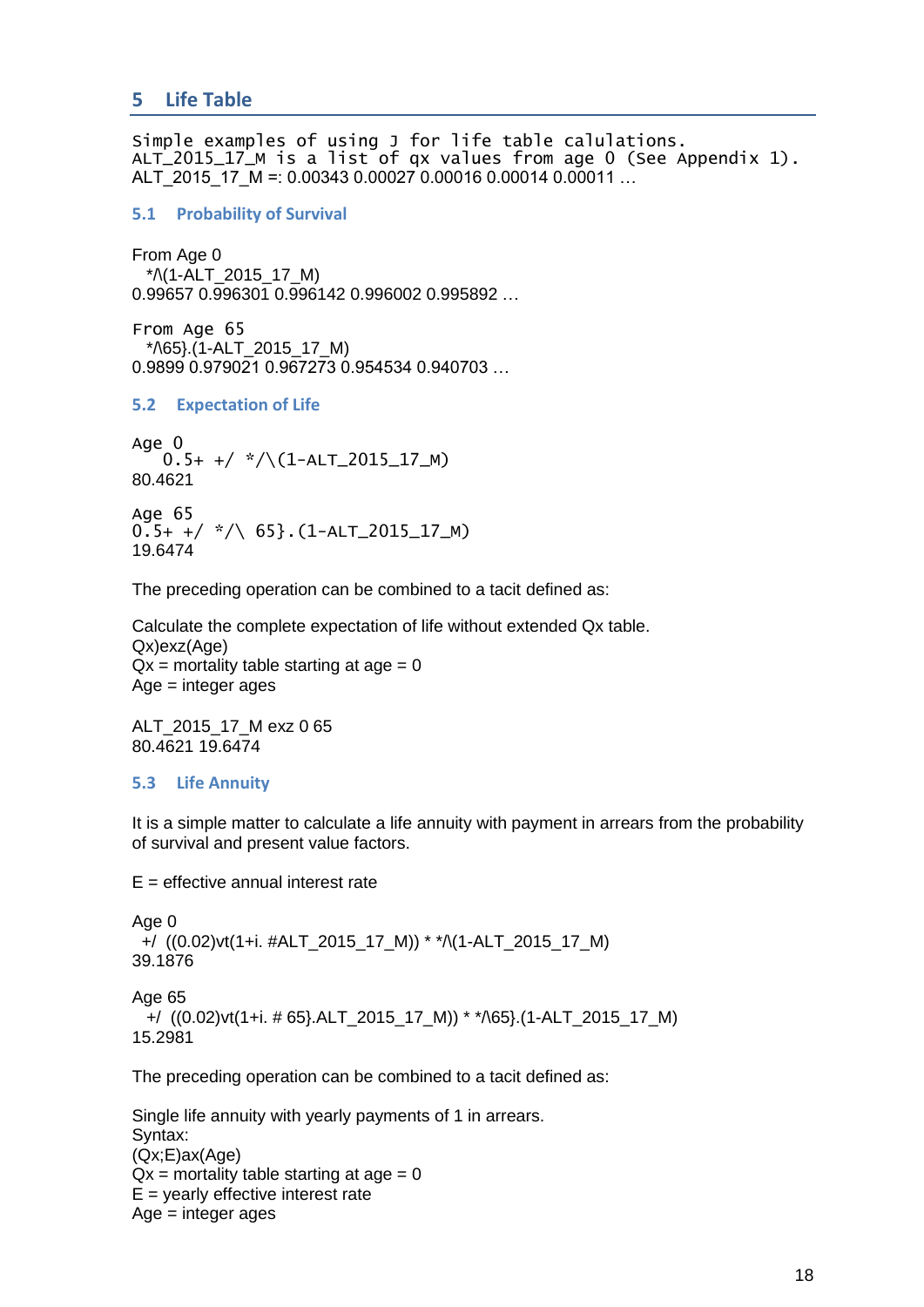#### (ALT\_2015\_17\_M;0.02)ax(0 65) 39.1876 15.2981

## <span id="page-18-0"></span>**5.4 Stochastics Model**

Produce a table of survival periods from age 65 for 100,000 simulations using ALT 2015 17 M. For this example, we develop an explicit dyadic verb that has no loops and generates a table for the simulation.

```
NB. =========================================================
NB. (Qx)stocha(Age;S)
NB. Qx = mortality table – commencing at age 0
NB. Age = age of life (integer)
NB. S = number of simulationNB. (ALT_2015_17_M)stocha(65;100000)
stocha =: 4:0Qx = x'Age S' =. y<br>rnd01 =. ?.@$&0
                       NB. Random number generator (tacit)
QAqe =. Age. Qx NB. Mortlity table from Age
RND =. rnd01 S,#QAge NB. Random numbers table
*/\"1 QAge<"1 RND NB. Survival periods
)
```
The result is a table of 100000 rows 36 columns

The first 10 rows of the table:

```
1 1 1 1 1 1 1 1 1 0 0 0 0 0 0 0 0 0 0 0 0 0 0 0 0 0 0 0 0 0 0 0 0 0 0 0
1 1 1 1 1 1 1 1 1 1 1 1 1 1 1 1 0 0 0 0 0 0 0 0 0 0 0 0 0 0 0 0 0 0 0 0
1 1 1 1 1 1 1 1 1 1 1 1 1 1 1 1 1 1 1 1 1 1 1 1 1 0 0 0 0 0 0 0 0 0 0 0
1 1 1 1 1 1 1 1 1 1 1 1 1 1 1 1 1 1 1 1 1 1 1 1 1 1 1 1 1 1 1 1 1 1 1 1
1 1 1 1 1 1 1 1 1 1 1 1 1 1 1 1 1 1 1 1 1 1 1 1 1 1 1 0 0 0 0 0 0 0 0 0
1 1 1 1 1 1 1 1 1 1 1 1 1 1 1 1 1 1 0 0 0 0 0 0 0 0 0 0 0 0 0 0 0 0 0 0
1 1 1 1 1 1 1 1 1 1 1 1 1 1 1 1 0 0 0 0 0 0 0 0 0 0 0 0 0 0 0 0 0 0 0 0
1 1 1 1 1 1 1 1 1 1 1 1 1 1 1 1 1 1 1 0 0 0 0 0 0 0 0 0 0 0 0 0 0 0 0 0
1 1 1 1 1 1 1 1 1 1 1 1 1 1 1 1 1 1 1 1 1 1 1 1 1 1 1 1 1 1 1 1 1 0 0 0
1 1 1 1 1 1 1 1 1 1 1 1 1 1 1 1 1 1 1 1 0 0 0 0 0 0 0 0 0 0 0 0 0 0 0 0
```
 +/+/(ALT\_2015\_17\_M)stocha(65;100000) 1915767

If required this verb could be written as a tacit.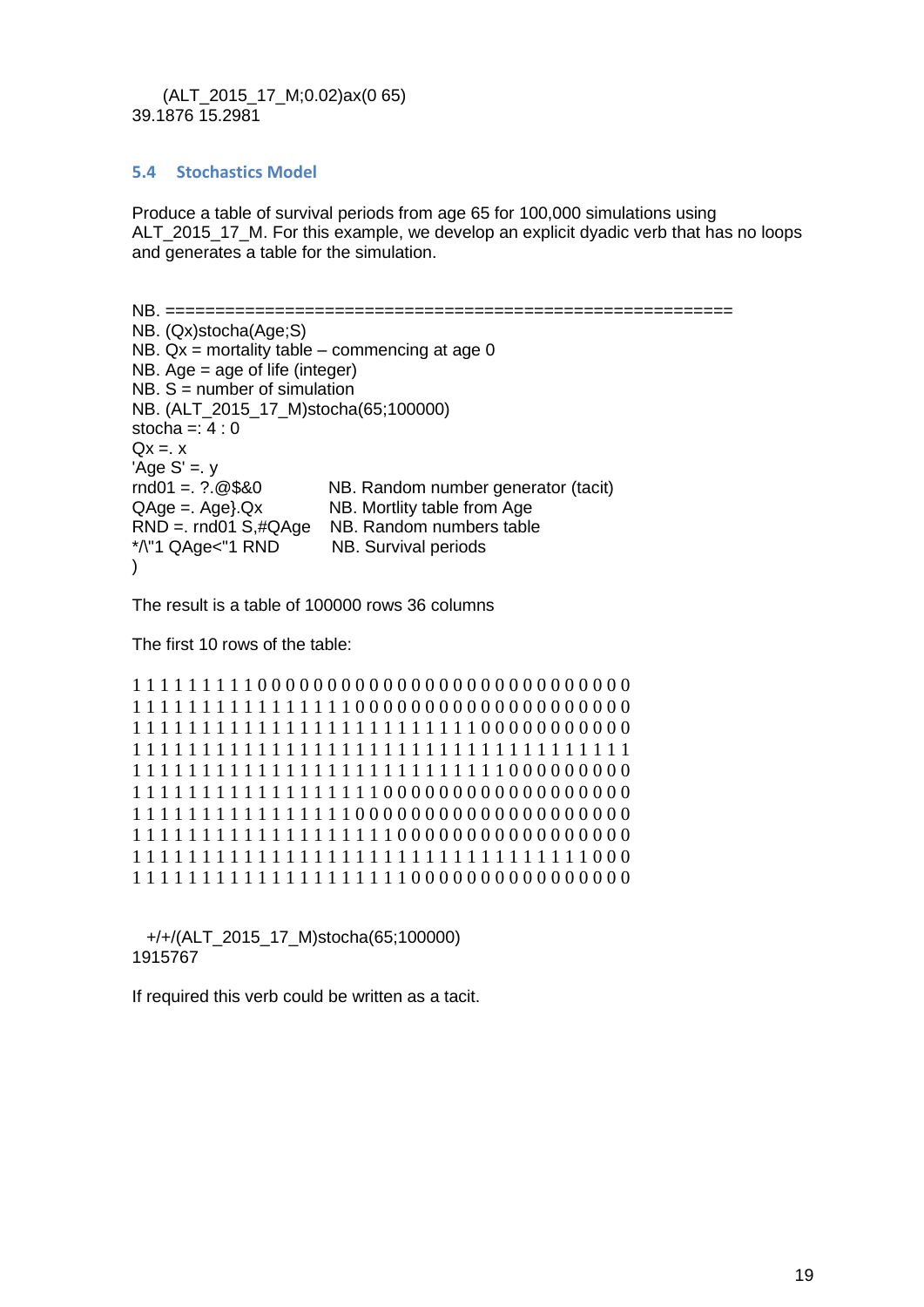# <span id="page-19-0"></span>**6 Finexec**

Objectives of Finexec include:

- Promote learning the J Programming Language for solving problems.
- Develop financial and actuarial computing skills and tools using J.
- Establish a community of Finexec and J users that share and develop tools and ideas for financial and actuarial computing.

For details about Finexec go to: [http://finexec.com.au.](http://finexec.com.au/) Finexec is in the early stages of development will be undergoing changes.

# <span id="page-19-1"></span>**7 Comment**

We have only briefly explored the power and flexibility of J as applied to simple compound interest and life table calculations. The example calculations have been carried with just one sentence in a J execution window which provides for interactive feedback for carrying out the calculations. Similar power and flexibility can and be achieved from the development of tools and applications for more complicated calculations in financial, life and non-life actuarial work which can be shared across a community of J users. A bit of effort is initially required to learn J but it is well worth it and is intellectually rewarding unlike other computing languages. The best way to learn is to download the system and start using J and studying the lessons and labs provided with the system.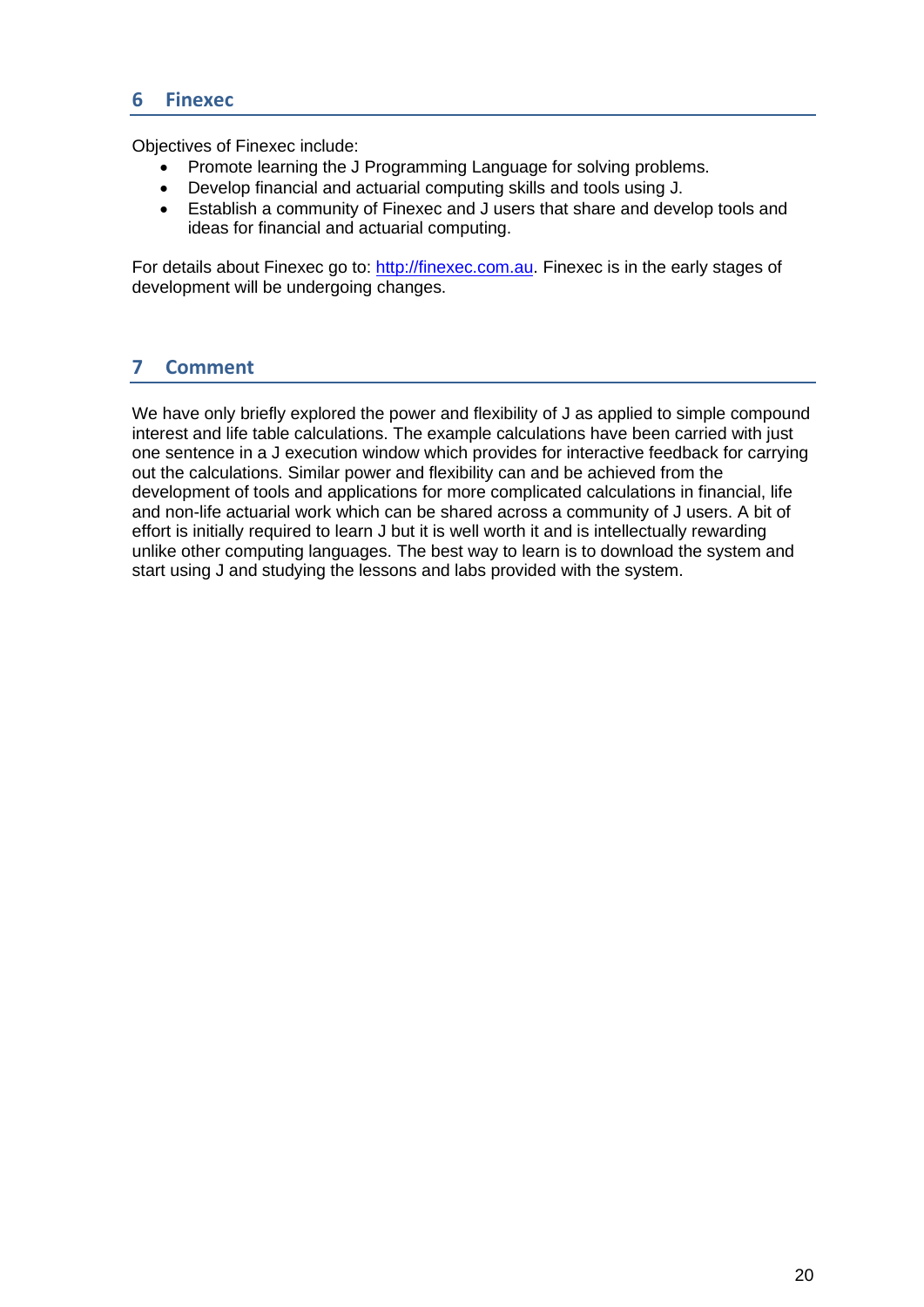# <span id="page-20-0"></span>**8 References**

#### <span id="page-20-1"></span>**8.1 Books**

Hui R.K.W. and Iverson K.E. J Dictionary Iverson Software Inc. Toronto 1998

Howard A. Peelle Mathematical Computing in J:Introduction (Volume1) Research Studies Press Ltd. 2004

Thomson N.J. J: The Natural Language for Analytic Computing Research Studies Press Ltd. 2001

Rich Henry J for C Programmers Copyright Henry Rich 2008

Stokes Roger Learning J Copyright Roger Stokes 2015

<span id="page-20-2"></span>**8.2 Articles**

Iverson K.E. Notation as a Tool of Thought IBM Thomas J. Watson Research Centre

Quitana Jose Mario Tacit Programming in Action: A Decade of Experience Jsoftware Conference 23/24 July 2012 Toronto

<span id="page-20-3"></span>**8.3 Websites**

[www.jsoftware.com](http://www.jsoftware.com/)

code.jsoftware.com/wiki/NuVoc

[www.finexec.com.au](http://www.finexec.com.au/)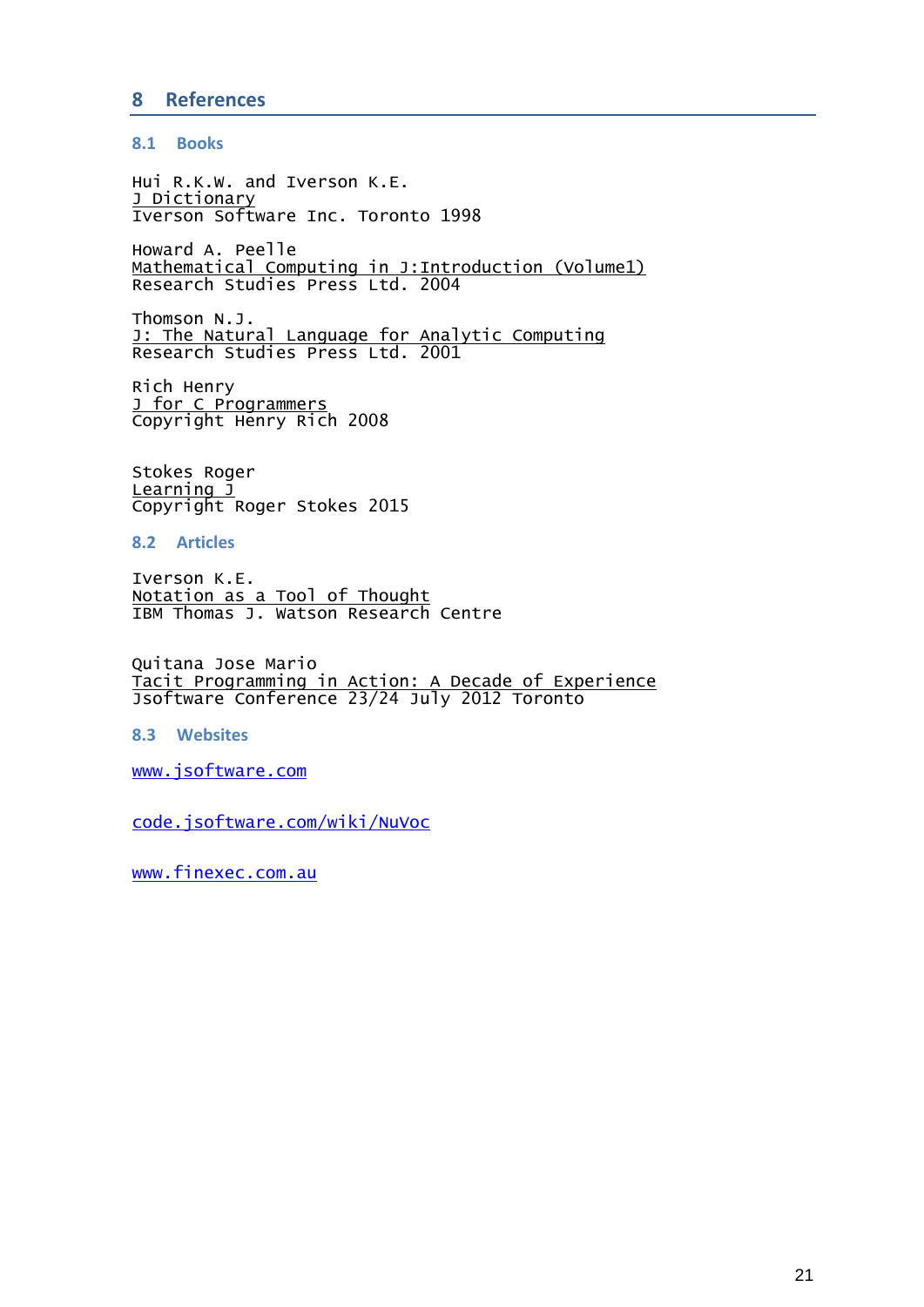# <span id="page-21-0"></span>**9 Appendix 1 – Life Table ALT\_2015\_17\_M**

The qx values for the ALT 2015 17 M table are shown. Run in a J session to load values.

data =.  $[$ : ". rplc&(LF;' ') NB. data.ijs

## ALT\_2015\_17\_M =: data 0 : 0

0.00343 0.00027 0.00016 0.00014 0.00011 0.00010 0.00009 0.00008 0.00008 0.00008 0.00008 0.00009 0.00010 0.00013 0.00017 0.00024 0.00031 0.00040 0.00047 0.00053 0.00057 0.00059 0.00061 0.00063 0.00064 0.00065 0.00067 0.00069 0.00072 0.00075 0.00079 0.00083 0.00087 0.00092 0.00097 0.00103 0.00110 0.00116 0.00123 0.00132 0.00142 0.00154 0.00166 0.00179 0.00192 0.00206 0.00223 0.00240 0.00258 0.00277 0.00298 0.00321 0.00347 0.00378 0.00412 0.00448 0.00486 0.00527 0.00573 0.00622 0.00676 0.00732 0.00792 0.00857 0.00929 0.01010 0.01099 0.01200 0.01317 0.01449 0.01602 0.01776 0.01972 0.02191 0.02430 0.02699 0.03006 0.03358 0.03758 0.04216 0.04752 0.05366 0.06054 0.06828 0.07722 0.08735 0.09862 0.11090 0.12427 0.13867 0.15409 0.17078 0.18851 0.20688 0.22531 0.23916 0.25101 0.26474 0.28313 0.31095 0.34231

 $\lambda$ 

NB. load 'plot' NB. ('title ALT\_2015\_17\_M';'xcaption Age';'ycaption qx')plot(ALT\_2015\_17\_M)



ALT 2015 17 M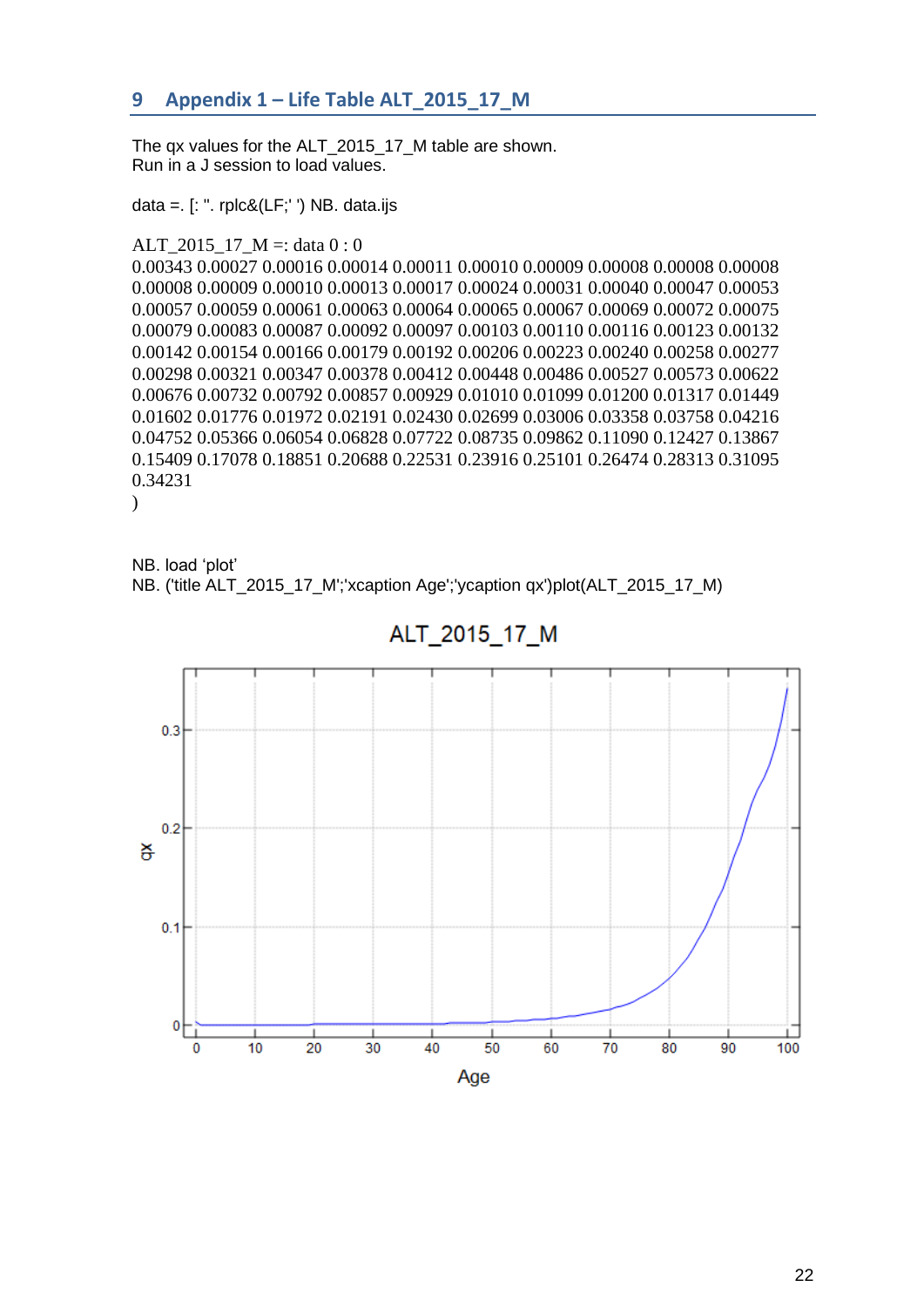# <span id="page-22-0"></span>**10 Appendix 2 – J Primitives**

 $=$  Self-Classify  $\cdot$  Equal < Box . Less Than > Open • Larger Than Negative Sign / Infinity + Conjugate • Plus \* Signum . Times - Negate • Minus **& Reciprocal • Divide** ↑ Exponential • Power \$ Shape Of . Shape  $~\sim$  Reflex • Passive / Evoke | Magnitude · Residue . Determinant . Dot Product : Explicit / Monad-Dyad , Ravel . Append : Raze . Link # Tally . Copy ! Factorial . Out Of / Insert · Table  $\angle$  Prefix • Infix [ Same • Left 1 Same · Right { Catalogue • From Hem Amend • Amend  $(m)$  u}) " Rank (m"n u"n m"v u"v)  $\cdot$  Tie (Gerund) @ Atop  $\epsilon$  Bond / Compose ? Roll . Deal a. Alphabet  $b. Boolean/Basic$ D. Derivative E. • Member of Interval i. Integers . Index Of j. Imaginary . Complex M. Memo p. Roots · Polynomial q: Prime Factors . Prime Exponents r. Angle . Polar s: Spread

T. Taylor Approximation

9: to 9: Constant Functions

- $=$ . Is (Local)
- $\lt$ . Floor Lesser Of (Min)
- >. Ceiling Larger of (Max)
- . Indeterminate
- +. Real / Imaginary  $\cdot$  GCD (Or)
- \*. Length/Angle LCM (And)
- $-$ . Not  $\bullet$  Less
- **8.** Matrix Inverse . Matrix Divide
- ↑. Natural Log Logarithm
- \$. Sparse
- $\sim$ . Nub •
- | Reverse Rotate (Shift)
- .. Even
- : Obverse
- , . Ravel Items . Stitch
- $\therefore$  Cut
- $\overline{\phantom{a}}$ . Base 2 · Base
- : Fit (Customize)
- $\sqrt{1 + 2}$  Oblique  $\cdot$  Kev
- $\setminus$ . Suffix Outfix
- { . Head . Take }. Behead . Drop
- ". Do . Numbers
- @. Agenda 6. 6.: Under (Dual) ?. Roll . Deal (fixed seed)
- a: Ace (Boxed Empty)
- c. Cycle-Direct Permute
- D: Secant Slope
- $f.$  Fix
- i: Steps . Index Of Last L. Level Of . NB. Comment p.. Poly. Deriv. . Poly. Integral
- 
- 
- t. Taylor Coeff. (m t. u t.)
- u: Unicode
- $=$ : Is (Global)
- <: Decrement . Less Or Equal
- >: Increment Larger Or Equal
- : Infinity
- +: Double . Not-Or
- \*: Square . Not-And
- -: Halve . Match
- **\*:** Square Root . Root
- $\hat{ }$ : Power (u^:n u^:v)
- \$: Self-Reference
- ~: Nub Sieve . Not-Equal
- : Transpose
- $\cdots$  Odd
- :: Adverse
- .: Itemize . Laminate
- :: Words . Sequential Machine
- #: Antibase 2 . Antibase
- : Foreign
- /: Grade Up . Sort
- \: Grade Down . Sort
- $[$ : Cap
- {: Tail {:: Map Fetch
- $\}$ : Curtail •
- ": Default Format . Format
- **:** Evoke Gerund
- $e:$  At
- &: Appose
- A. Anagram Index · Anagram
- d. Derivative
- e. Raze In . Member (In)
- H. Hypergeometric
- I. Indices . Interval Index
- L: Level At
- o. Pi Times . Circle Function
- p: Primes
- s: Symbol
- t: Weighted Taylor
- x: Extended Precision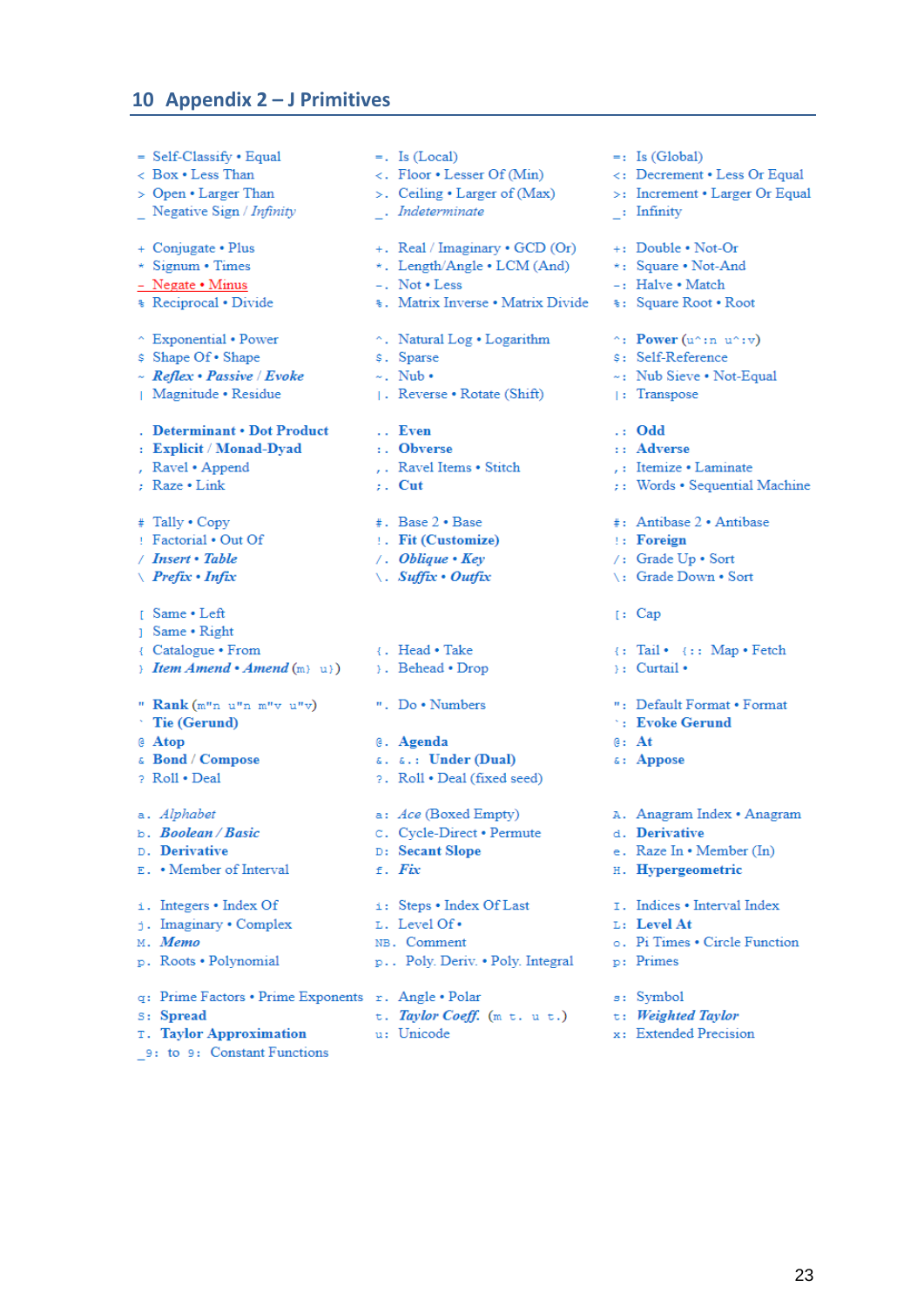# <span id="page-23-0"></span>**11 Appendix 3 - J Code**

The J code for the tacit verbs defined in this note are constructed from only J primitives. The verbs are self-contained (ie. no dependencies) and have no name conflicts. The definitions can be copied to a J session and the examples in the note executed. The tacit verbs are built from smaller verbs.

 $v =: [$ : % 1 + ]  $vt =: ([: % 1 + ]) \sim$  ^" \_ 0 ] vvt =:  $[: % * \mid "1@:(1 + ((([] \{ . \} , (\# \{ :)) \sim "_0) (1 + < .))) \wedge [:(\# 81@ : < . ,] - < .) "0 ])$ pvcf=: +/ $\omega$ :(> $\omega$ :([: 0&{ ]) \* [ (,: $\omega$ :([: % 1 + ])~ ^"\_ 0 ]) > $\omega$ :([: 1&{ ]))

exz =:  $(0.5 + \frac{1}{0} \cdot (\sqrt[*]{0} \cdot (1 - 1) \cdot ()))'' = 0$ ax =: +/@:(([: \*\ 1 - ] }. [: >@:(0&{) [) \* ([: % 1 + [: >@:(1&{) [) ^ 1 + [: i. [: # [: \*\ 1 - ] }. [:  $>$   $\circ$  :(0&{) [)"  $=$  0

mean=:  $+/$  % #

As an exercise if would be of interest to write functions in Python that emulate the functionality of these verbs and then compare the advantages and disadvantages of the languages.

```
NB. =========================================================
NB. (Qx)stocha(Age;S)
NB. Qx = mortality table – commencing at age 0
NB. Age = age of life (integer)
NB. S = number of simulationNB. (ALT_2015_17_M)stocha(65;100000)
stocha =: 4:0Qx = x'Age S' = yrnd01 =. ?.@$&0 NB. Random number generator (tacit)
QAqe = . Aqe. Qx NB. Mortality table from Age
RND =. rnd01 S,#QAge NB. Random numbers table
*/\"1 QAge<"1 RND NB. Survival periods
\lambda
```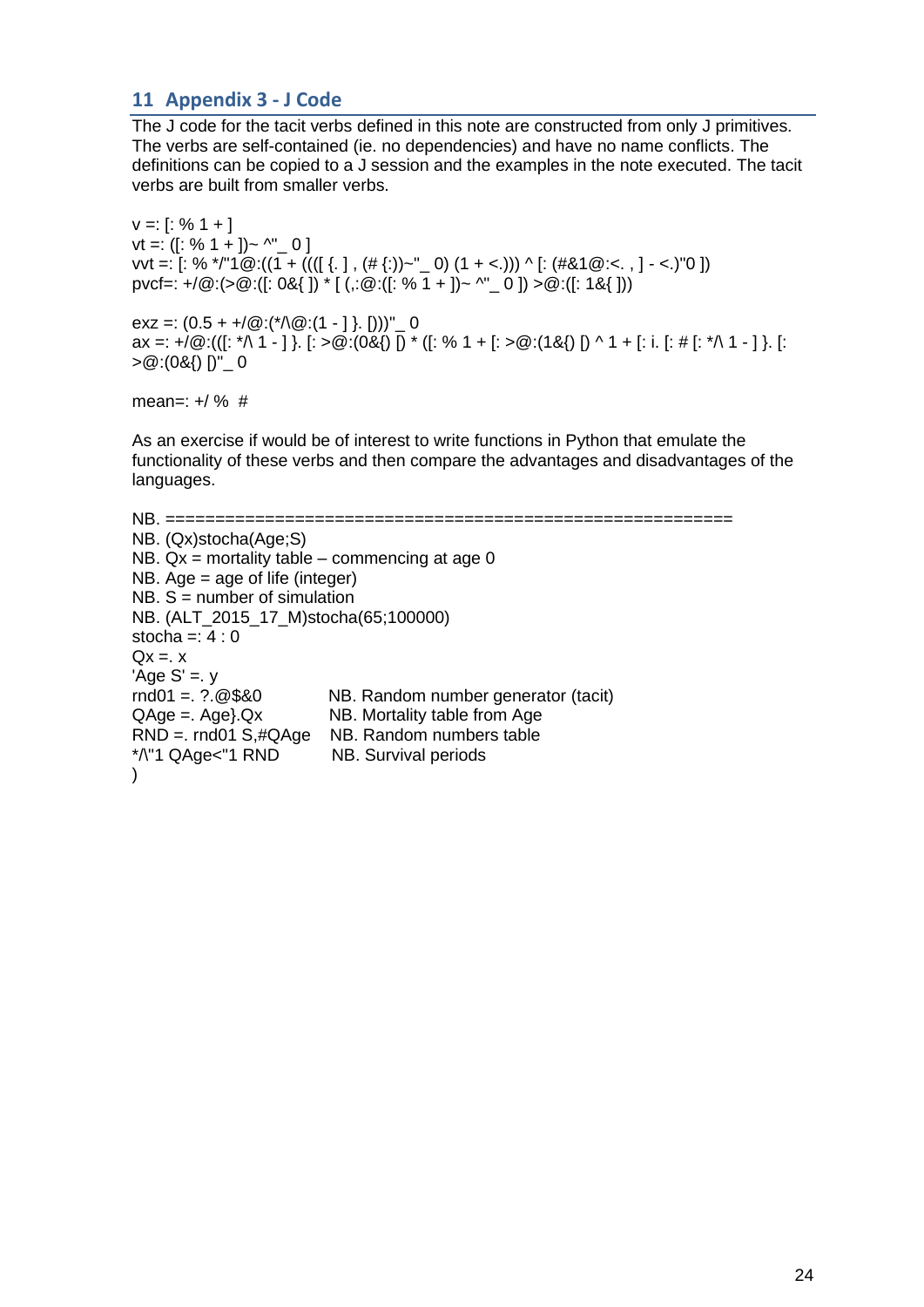# <span id="page-24-0"></span>**12 Appendix 4 – Comparison of J and Python**

As an exercise I have compared the code for the life annuity with payments in arrears using:

- J as a tacit
- J as an explicit
- Python

The calculation reads a mortality table, discount rate and age.

# <span id="page-24-1"></span>**12.1 J Tacit**

The J tacit code for ax is shown in Appendix 3 and example in section 5.3 Further examples assuming that mortality table has been loaded.

 (ALT\_2015\_17\_M;0.02)ax(0 10 20 30 65) 39.1876 37.0323 34.2887 31.0864 15.2981

#### <span id="page-24-2"></span>**12.2 J Explicit**

The J explicit code for tacit ax can written without loops :

```
NB. =========================================================
NB. ax defined as an explicit
NB. (ALT 2015 17 M;0.02)ax E(65)
NB. (ALT_2015_17_M;0.02)ax_E(0) 
NB. (ALT_2015_17_M;0.02)&ax_E each (0 65) 
NB. --------------
ax E = 4 : 0'Qx E' =: xAge =: yT =: # NPX =: * \wedge Age. (1- Qx)
V =: \% (1+E)^{2} 1 + i. T+/ V * NPX
\lambda
```
#### <span id="page-24-3"></span>**12.3 Python**

The Python code was written by finance students from as part of a project. The students were leaning Python as part of the project and therefore the code is subject to review and change. The mortality is read from an excel file.

def annuitycalculator3(client\_age,client\_gender,investment,i): #the calculator is that knowing investment, want to get payment each year import math import numpy as np import pandas as pd import matplotlib.pyplot as plt